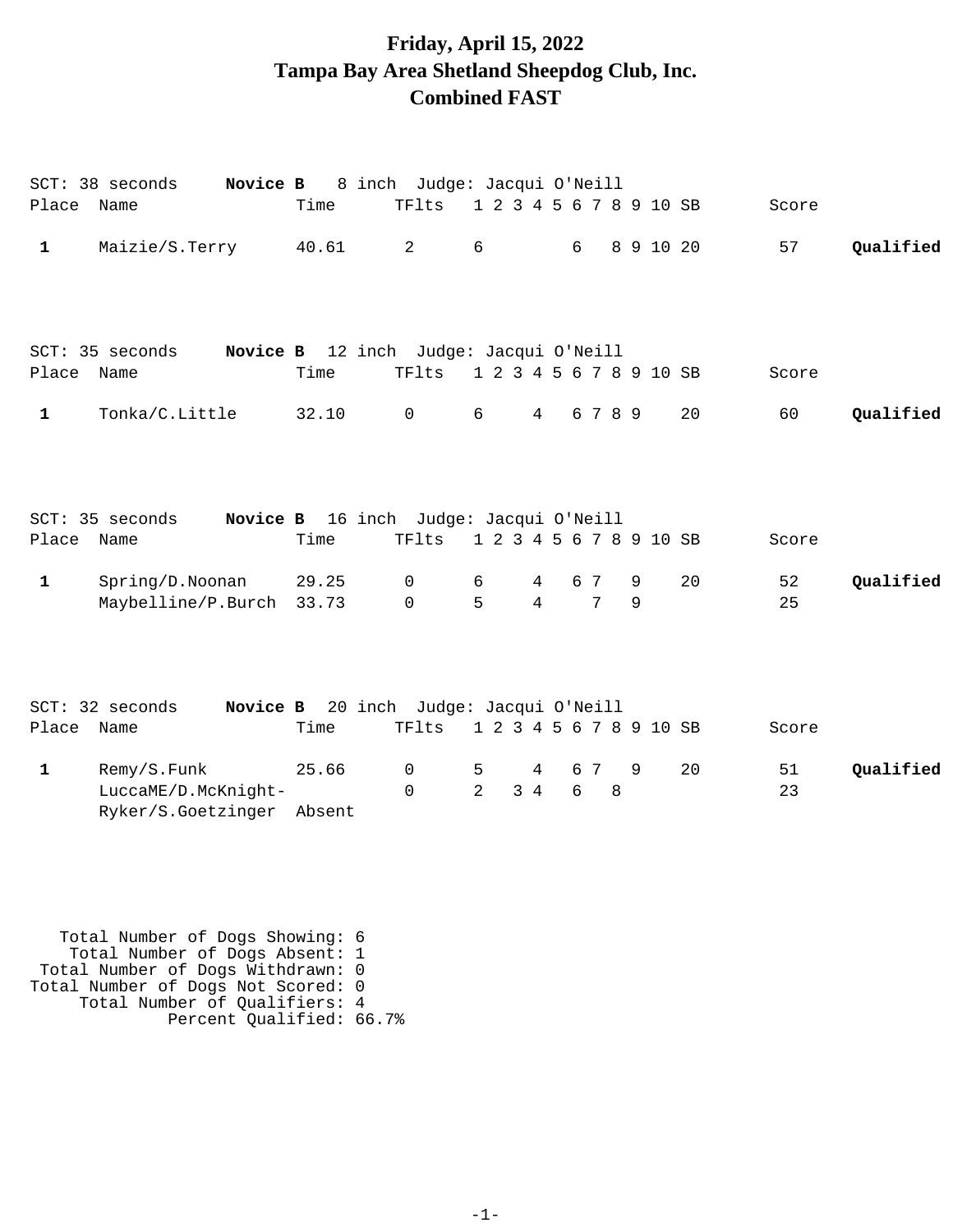|       | $SCT: 38$ seconds        | Open |      | 8 inch Judge: Jacqui O'Neill                                   |                         |                |       |  |       |       |
|-------|--------------------------|------|------|----------------------------------------------------------------|-------------------------|----------------|-------|--|-------|-------|
| Place | Name                     |      | Time | TFlts                                                          | 1 2 3 4 5 6 7 8 9 10 SB |                |       |  |       | Score |
|       | Spencer/M.Sherwood 39.18 |      |      | $\overline{1}$                                                 | $2 \quad 3$             |                | 5 6 7 |  | 9 10  | 41    |
| Place | SCT: 35 seconds<br>Name  | Open | Time | 12 inch Judge: Jacqui O'Neill<br>TF1ts 1 2 3 4 5 6 7 8 9 10 SB |                         |                |       |  |       | Score |
|       | Sparki/L.Castillo 13.92  |      |      | $\mathbf 0$                                                    | $3^{\circ}$             | 3 <sup>7</sup> | 567   |  | 10 20 | 54    |

|       | SCT: 35 seconds | Excellent | 16 inch Judge: Jacqui O'Neill |             |                         |     |       |           |
|-------|-----------------|-----------|-------------------------------|-------------|-------------------------|-----|-------|-----------|
| Place | Name            | Time      | TFlts                         |             | 1 2 3 4 5 6 7 8 9 10 SB |     | Score |           |
|       | Lilly/L.Gari    | 30.94     | $\Omega$                      |             | 4 2 3 4 5 6 8 9 10 20   |     | 71    | Qualified |
|       | Envy/F.Krueger  |           |                               | 2 3 4 5 6 7 |                         | 1 O | 37    |           |
|       | Daisy/M.Panzeri |           | 0                             |             |                         |     | 0     |           |
|       | Hero/D.Thomason | 27.54     | 0                             |             | 5 3 5 6 7 8 9 10        |     | 53    |           |

|            | $SCT: 32$ seconds        |       | Excellent 20 inch Judge: Jacqui O'Neill |  |  |  |  |  |       |           |
|------------|--------------------------|-------|-----------------------------------------|--|--|--|--|--|-------|-----------|
| Place Name |                          | Time  | TF1ts 1 2 3 4 5 6 7 8 9 10 SB           |  |  |  |  |  | Score |           |
|            | Hawkeye/A.Maxfield 28.14 |       | 0 5 3 4 5 6 7 9 10 20                   |  |  |  |  |  | 69    | Oualified |
|            | Goose/J.Smith            | 36.47 | 4 1 3 5 6 7                             |  |  |  |  |  | 18    |           |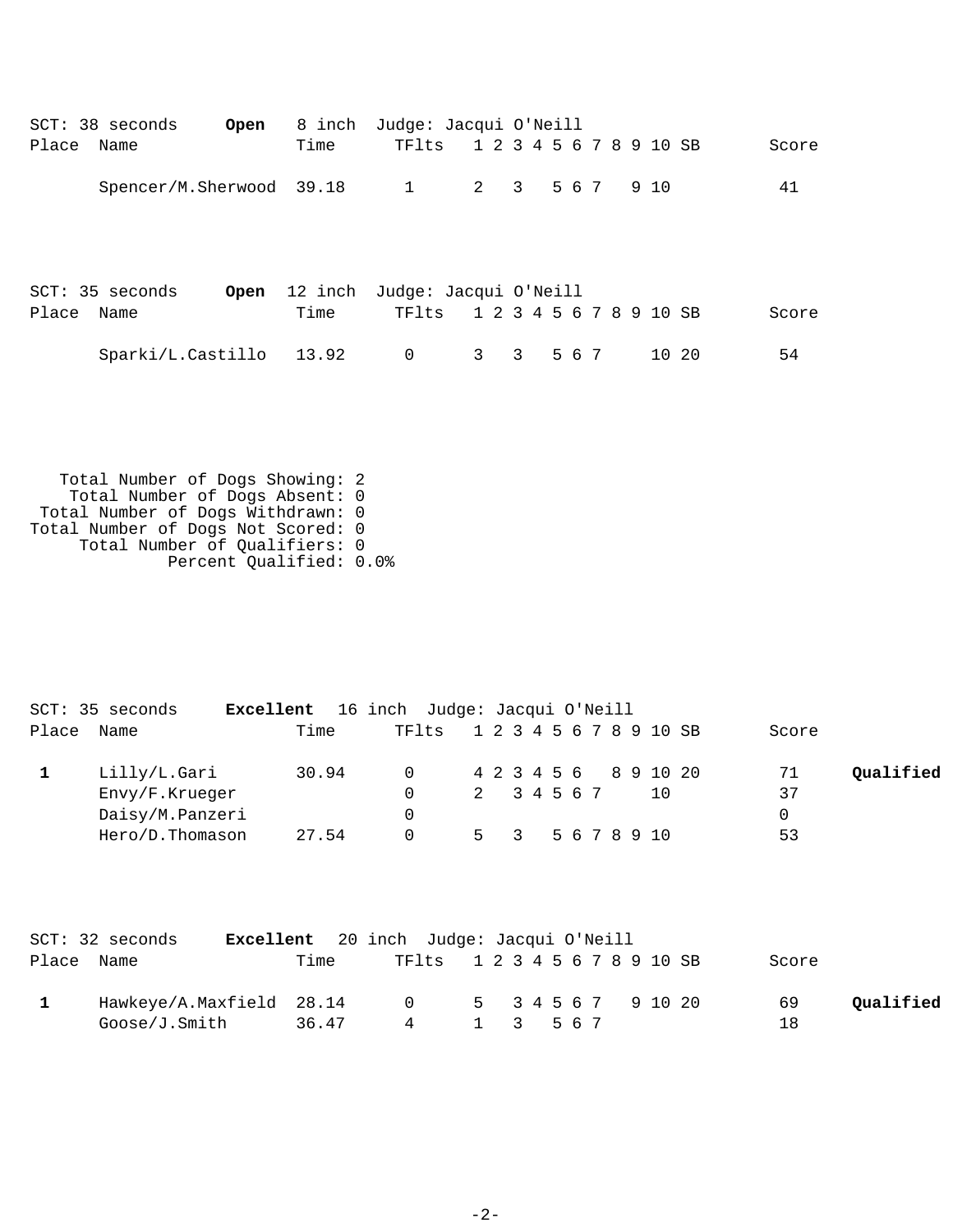| Total Number of Dogs Showing: 6    |  |
|------------------------------------|--|
| Total Number of Dogs Absent: 0     |  |
| Total Number of Dogs Withdrawn: 0  |  |
| Total Number of Dogs Not Scored: 0 |  |
| Total Number of Qualifiers: 2      |  |
| Percent Qualified: 33.3%           |  |

|            | SCT: 38 seconds | 8 inch Judge: Jacqui O'Neill<br>Master |                               |                  |  |  |  |       |           |
|------------|-----------------|----------------------------------------|-------------------------------|------------------|--|--|--|-------|-----------|
| Place Name |                 | Time                                   | TF1ts 1 2 3 4 5 6 7 8 9 10 SB |                  |  |  |  | Score |           |
|            | Moka/M.Douglas  | 27.96                                  | 0 5 3 4 5 6 7 9 10 20         |                  |  |  |  | 69    | Oualified |
|            | Bindi/R.Stille  | 35.54                                  | $\cap$                        | 4 3 5 6 7 8 9 10 |  |  |  | 52    |           |

|            | SCT: 35 seconds | Master 12 inch Judge: Jacqui O'Neill |  |                               |  |       |           |
|------------|-----------------|--------------------------------------|--|-------------------------------|--|-------|-----------|
| Place Name |                 | Time                                 |  | TF1ts 1 2 3 4 5 6 7 8 9 10 SB |  | Score |           |
|            | Dylan/M.Mosher  | 33.02                                |  | 0   6 2 3 4 5 6 7 8 9 10 20   |  | 80    | Qualified |

|            | SCT: 35 seconds | Master 16 inch Judge: Jacqui O'Neill |          |                         |               |  |  |  |                       |     |       |           |
|------------|-----------------|--------------------------------------|----------|-------------------------|---------------|--|--|--|-----------------------|-----|-------|-----------|
| Place Name |                 | Time                                 | TFlts    | 1 2 3 4 5 6 7 8 9 10 SB |               |  |  |  |                       |     | Score |           |
|            | Max/M.Mosher    | 33.70                                | $\Omega$ |                         |               |  |  |  | 3 2 4 5 6 7 8 9 10 20 |     | 74    | Oualified |
| 2          | Meg/P.Gelb      | 33.47                                | $\cap$   |                         |               |  |  |  | 4 3 5 6 7 8 9 10 20   |     | 72    | Oualified |
|            | Bella/L.Gari    | 31.00                                | $\cap$   |                         | 5 2 4 5 6 8 9 |  |  |  |                       | -20 | 59    |           |

|       | SCT: 32 seconds<br>Master | 20 inch | Judge: Jacqui O'Neill |   |             |  |     |             |  |                         |      |       |           |
|-------|---------------------------|---------|-----------------------|---|-------------|--|-----|-------------|--|-------------------------|------|-------|-----------|
| Place | Name                      | Time    | TFlts                 |   |             |  |     |             |  | 1 2 3 4 5 6 7 8 9 10 SB |      | Score |           |
|       | Utah/H.Broadbent          | 26.10   |                       | 6 |             |  |     |             |  | 3 4 5 6 7 8 9 10 20     |      | 78    | Qualified |
| 2     | Briar/H.Buck              | 28.11   |                       |   |             |  |     |             |  | 3 2 3 4 5 6 7 8 9 10 20 |      | 77    | Qualified |
|       | Gemma/S.Hyde              | 28.45   |                       | 4 |             |  |     | 4 5 6 7 8 9 |  |                         | 20   | 63    | Qualified |
|       | Beau/L.Mace               | 24.76   |                       |   | $1 \t2 \t3$ |  | 56  |             |  | 1 O                     |      | 27    |           |
|       | Rhett/B.Scott             | 33.78   |                       |   | 3           |  |     | 5678        |  | 1 O                     |      | 41    |           |
|       | Gracie/L.Mace             | 18.19   |                       |   |             |  | 567 |             |  | 1 N                     | - 20 | 54    |           |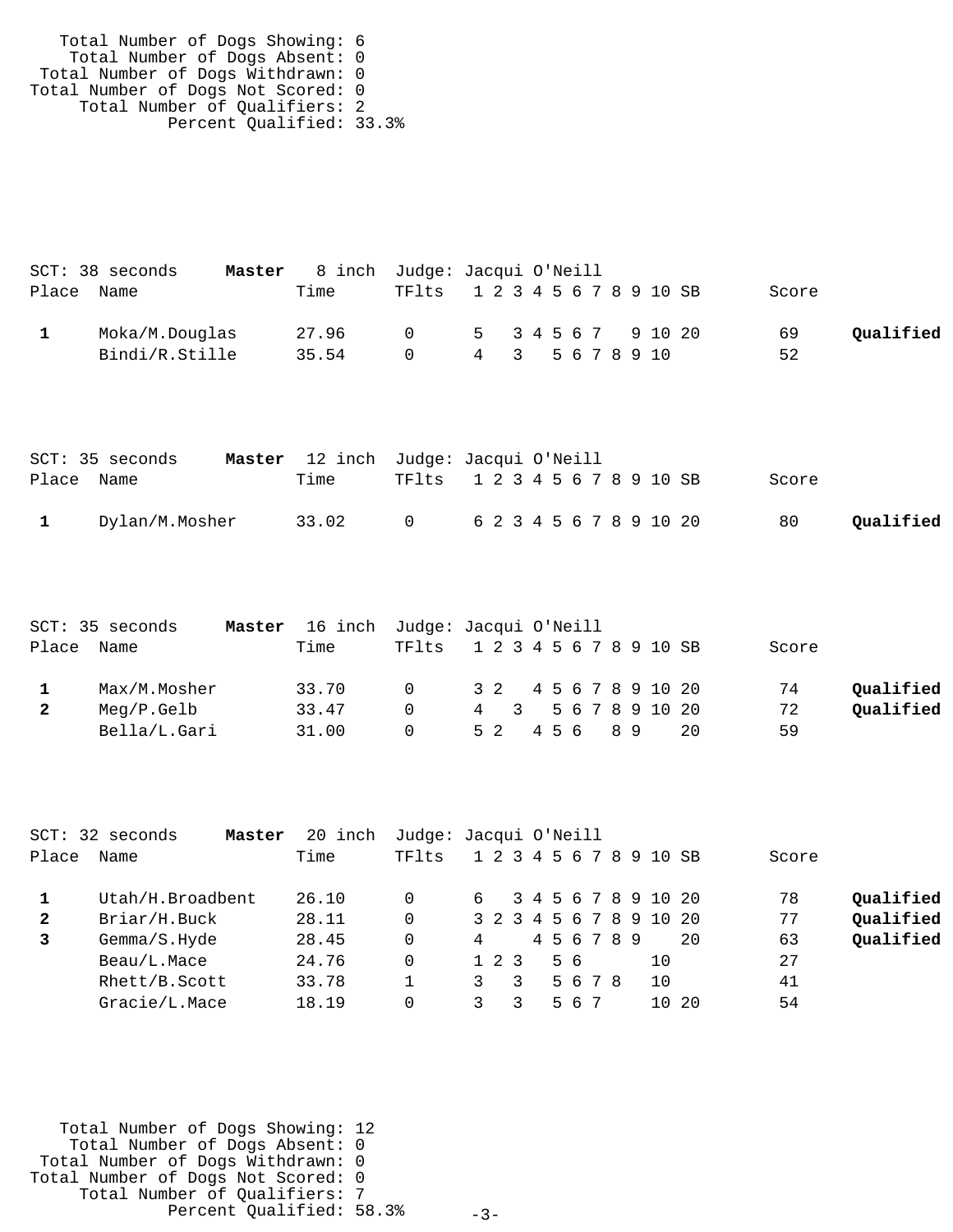| Place | $SCT: 41$ seconds<br>Name | Novice Pref | Time  | 4 inch Judge: Jacqui O'Neill<br>TFlts |   |                |   | 1 2 3 4 5 6 7 8 9 10 SB | Score |
|-------|---------------------------|-------------|-------|---------------------------------------|---|----------------|---|-------------------------|-------|
|       | Siren/M.Sherwood          |             |       | $\Omega$                              |   |                |   | 9                       | 9     |
|       |                           |             |       |                                       |   |                |   |                         |       |
|       | SCT: 35 seconds           | Novice Pref |       | 20 inch Judge: Jacqui O'Neill         |   |                |   |                         |       |
| Place | Name                      |             | Time  | TFlts                                 |   |                |   | 1 2 3 4 5 6 7 8 9 10 SB | Score |
|       | Albert Cook/Y.Torre       |             |       | 0                                     |   |                |   |                         | 0     |
|       | Cowboy/J.Smith            |             | 43.13 | 8                                     | 4 | $\overline{4}$ | 6 | 9                       | 15    |
|       |                           |             |       |                                       |   |                |   |                         |       |

 Total Number of Dogs Showing: 3 Total Number of Dogs Absent: 0 Total Number of Dogs Withdrawn: 0 Total Number of Dogs Not Scored: 0 Total Number of Qualifiers: 0 Percent Qualified: 0.0%

|            | $SCT: 38$ seconds |       | <b>Open Pref</b> 12 inch Judge: Jacqui O'Neill |  |  |  |  |  |       |           |
|------------|-------------------|-------|------------------------------------------------|--|--|--|--|--|-------|-----------|
| Place Name |                   | Time  | TF1ts 1 2 3 4 5 6 7 8 9 10 SB                  |  |  |  |  |  | Score |           |
|            | Flurry/K.Lucey    | 33.70 | 0 6 3 4 5 6 7 8 9 10 20                        |  |  |  |  |  | 78    | Qualified |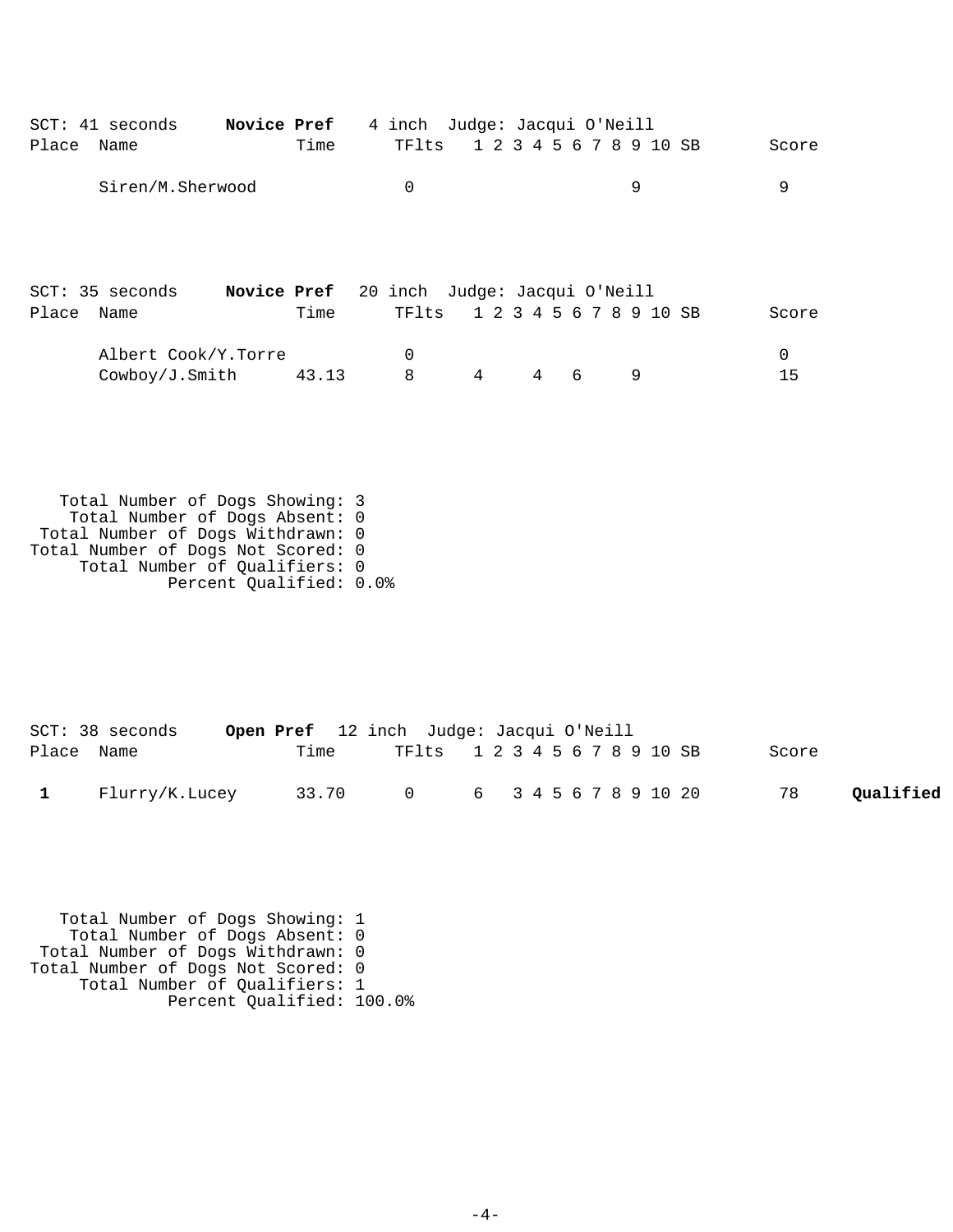|                            | SCT: 38 seconds                                                                                                                                                               |             | Excellent Pref           | 8 inch Judge: Jacqui O'Neill                                                |                         |                                                    |     |                    |    |           |       |                         |           |
|----------------------------|-------------------------------------------------------------------------------------------------------------------------------------------------------------------------------|-------------|--------------------------|-----------------------------------------------------------------------------|-------------------------|----------------------------------------------------|-----|--------------------|----|-----------|-------|-------------------------|-----------|
| Place Name                 |                                                                                                                                                                               |             | Time                     | TFlts                                                                       | 1 2 3 4 5 6 7 8 9 10 SB |                                                    |     |                    |    |           |       | Score                   |           |
| $\mathbf{1}$               | Spike/S.Scott                                                                                                                                                                 |             | 33.82                    | $\overline{0}$                                                              | $5 -$                   |                                                    |     | 3 4 5 6 7 8        |    |           | 10 20 | 68                      | Qualified |
| Place Name                 | SCT: 38 seconds                                                                                                                                                               |             | Time                     | Excellent Pref 12 inch Judge: Jacqui O'Neill<br>TFlts                       | 1 2 3 4 5 6 7 8 9 10 SB |                                                    |     |                    |    |           |       | Score                   |           |
| $\mathbf{1}$               | Victoria/M.Hissam<br>Darth/L.Fain-Schult 35.33                                                                                                                                |             | 24.57                    | 0<br>$\mathbf 0$                                                            | 4<br>$\overline{2}$     | 3 <sup>7</sup>                                     | 5 6 | 3 4 5 6 7 8 9      |    | 9         | 20    | 66<br>25                | Qualified |
|                            | Total Number of Dogs Showing: 3<br>Total Number of Dogs Absent: 0<br>Total Number of Dogs Withdrawn: 0<br>Total Number of Dogs Not Scored: 0<br>Total Number of Qualifiers: 2 |             | Percent Qualified: 66.7% |                                                                             |                         |                                                    |     |                    |    |           |       |                         |           |
| Place Name                 | SCT: 38 seconds<br>Jessie/K.Jones                                                                                                                                             | Master Pref | Time<br>Absent           | 12 inch Judge: Jacqui O'Neill<br>TFlts                                      | 1 2 3 4 5 6 7 8 9 10 SB |                                                    |     |                    |    |           |       | Score                   |           |
| Place Name<br>$\mathbf{1}$ | SCT: 35 seconds<br>Teddi Bear/L.Griffi 35.26<br>Winnie/J.Smith<br>Jett/D.Noonan                                                                                               | Master Pref | Time<br>36.25<br>36.23   | 16 inch Judge: Jacqui O'Neill<br>TFlts<br>0<br>$\mathbf{1}$<br>$\mathbf{1}$ | $\mathbf{1}$<br>3       | 1 2 3 4 5 6 7 8 9 10 SB<br>5 2 3 4 5 6<br>3 4<br>3 |     | 67<br>5 6 7 8 9 10 | 89 | 8 9 10 20 |       | Score<br>72<br>37<br>50 | Qualified |
|                            | Dash/S.Ritch                                                                                                                                                                  |             | 35.03                    | $\Omega$                                                                    | $\mathbf{3}$            |                                                    |     | 3 4 5 6 7 8 9 10   |    |           |       | 55                      |           |

| SCT: 35 seconds | <b>Master Pref</b> 20 inch Judge: Jacqui O'Neill |       |                               |       |  |  |  |  |  |       |           |
|-----------------|--------------------------------------------------|-------|-------------------------------|-------|--|--|--|--|--|-------|-----------|
| Place Name      |                                                  | Time  | TF1ts 1 2 3 4 5 6 7 8 9 10 SB |       |  |  |  |  |  | Score |           |
| Rex/V.Bridgham  |                                                  | 32.84 | 0 3 4 5 6 7 8 9 10 20         |       |  |  |  |  |  | 72    | Oualified |
|                 |                                                  |       |                               | $-5-$ |  |  |  |  |  |       |           |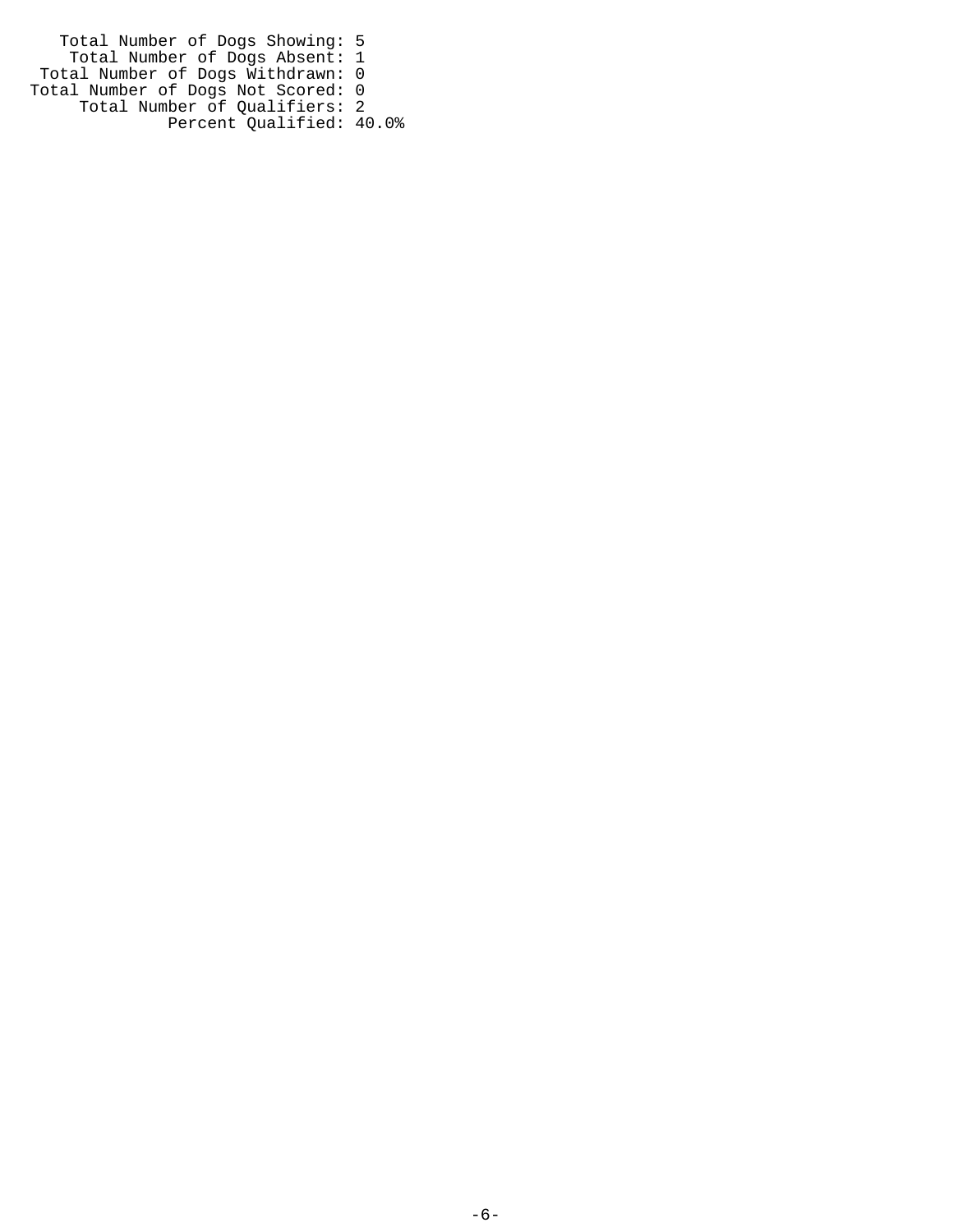### **Friday, April 15, 2022 Tampa Bay Area Shetland Sheepdog Club, Inc. Master/Excellent Standard**

|            |  | Distance: 173 yards SCT: 74 seconds Excellent 8 inch Judge: Jacqui O'Neill  |              |             |             |             |       |
|------------|--|-----------------------------------------------------------------------------|--------------|-------------|-------------|-------------|-------|
| Place Name |  | Time TFIts RFIts WCFIts TblFIts E/F Score                                   |              |             |             |             |       |
|            |  | Spencer/M.Sherwood 93.54 57 2 2                                             |              |             | $\Omega$    | 3           | Elim  |
|            |  | Distance: 173 yards SCT: 69 seconds Excellent 12 inch Judge: Jacqui O'Neill |              |             |             |             |       |
| Place Name |  | Time TFlts RFlts WCFlts TblFlts E/F                                         |              |             |             |             | Score |
|            |  | $Neo/J.Schlueter$ $75.38$ $18$ $2$ $3$                                      |              |             | $\Omega$    | 2           | Elim  |
|            |  | Distance: 178 yards SCT: 67 seconds Excellent 16 inch Judge: Jacqui O'Neill |              |             |             |             |       |
| Place Name |  | Time TFlts RFlts WCFlts TblFlts E/F                                         |              |             |             |             | Score |
|            |  | Hero/D.Thomason 54.02                                                       | $\mathsf{O}$ | $1 \quad 1$ | $\mathbf 0$ | $\mathbf 0$ | Elim  |

|       | Distance: 173 yards SCT: 74 seconds |       |          | Master         |          | 8 inch Judge: Jacqui O'Neill   |       |           |
|-------|-------------------------------------|-------|----------|----------------|----------|--------------------------------|-------|-----------|
| Place | Name                                | Time  |          |                |          | TFlts RFlts WCFlts TblFlts E/F | Score |           |
|       | Bindi/R.Stille                      | 51.70 |          | $\Omega$       | 0        |                                | 100   | Qualified |
|       | Buff/S.Michaels                     | 55.91 | $\Omega$ |                | $\Omega$ | $\Omega$                       | Elim  |           |
|       | Moka/M.Douglas                      | 65.51 | $\Omega$ | 2              | $\Omega$ | $\Omega$                       | Elim  |           |
|       | Winston/T.Crumpler                  | 61.27 | $\Omega$ | $\overline{0}$ |          | 0                              | Elim  |           |
|       | Brecon/P.Calvert                    | AJC   |          |                |          |                                |       |           |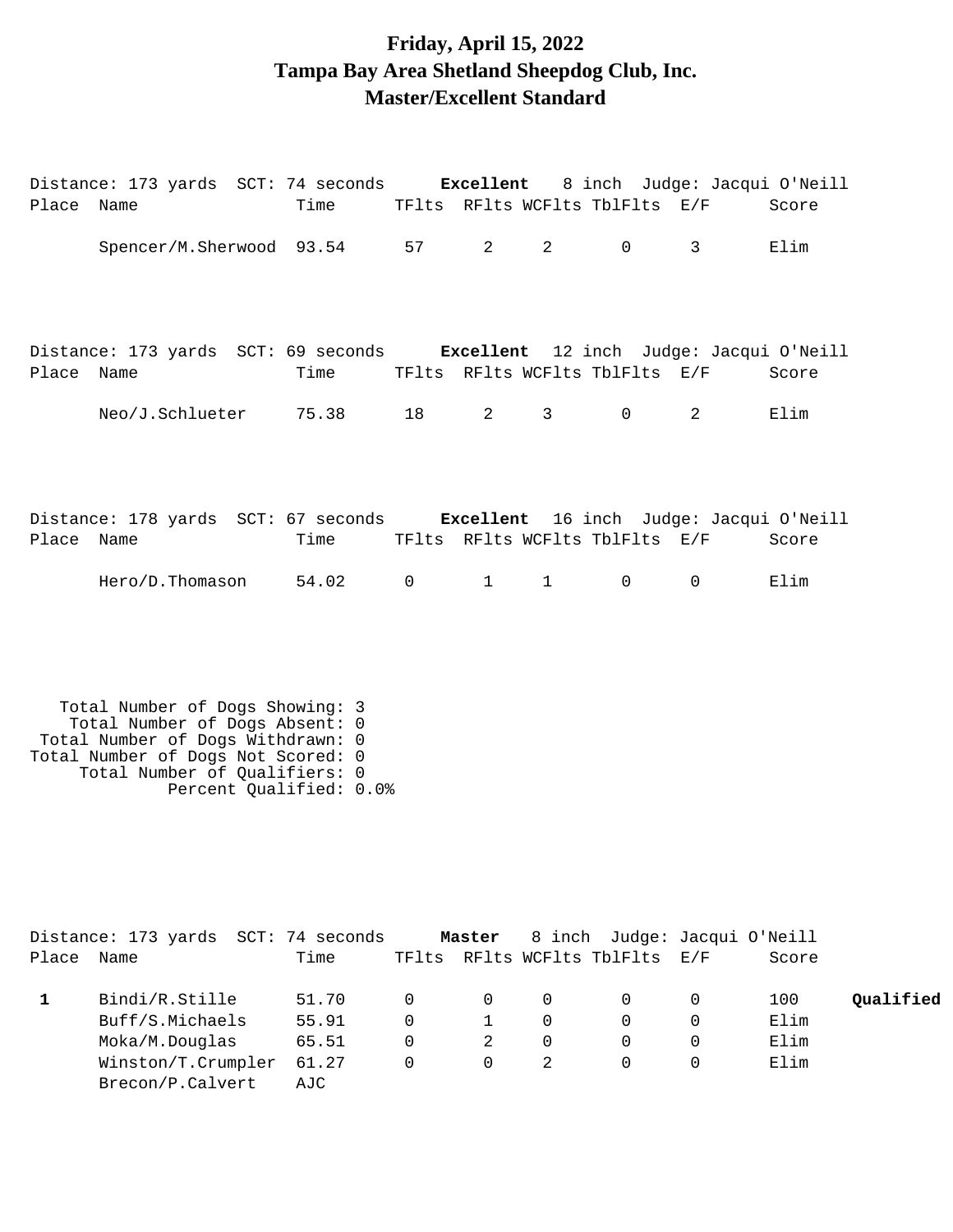|       | Distance: 173 yards SCT: 69 seconds |         |       | Master   |          | 12 inch Judge: Jacqui O'Neill |   |       |           |
|-------|-------------------------------------|---------|-------|----------|----------|-------------------------------|---|-------|-----------|
| Place | Name                                | Time    | TFlts |          |          | RFlts WCFlts TblFlts E/F      |   | Score |           |
|       | Blaze/S.Michaels                    | 44.50   |       | $\Omega$ | $\Omega$ |                               | 0 | 100   | Qualified |
|       | Dylan/M.Mosher                      | No Time |       | $\Omega$ | 0        |                               |   | Elim  |           |
|       | Lolo/D.Hartzell                     | No Time |       | 0        | 0        | 0                             |   | Elim  |           |
|       | Jester/J.Chodelka                   | No Time |       | 0        |          |                               |   | Elim  |           |
|       | Edge/S.Michaels                     | 49.85   |       |          | 0        | 0                             | 0 | Elim  |           |

|       | Distance: 178 yards SCT: 67 seconds |         |          | Master         | 16 inch      |                      |             | Judge: Jacqui O'Neill |           |
|-------|-------------------------------------|---------|----------|----------------|--------------|----------------------|-------------|-----------------------|-----------|
| Place | Name                                | Time    | TFlts    |                |              | RFlts WCFlts TblFlts | E/F         | Score                 |           |
|       | Cash/J.Schlueter                    | 58.11   | $\Omega$ | $\Omega$       | 0            | $\Omega$             | 0           | 100                   | Qualified |
|       | Jax/D.Crowell                       | 53.24   | $\Omega$ |                | 0            | 0                    | 0           | Elim                  |           |
|       | $Meq/P$ . Gelb                      | 66.20   | 0        |                | 4            | 0                    | 2           | Elim                  |           |
|       | Envy/F.Krueger                      | 56.04   | $\Omega$ |                | 2            | 0                    |             | Elim                  |           |
|       | Epic/J.Lipsio                       | 85.99   | 54       |                | 2            | 0                    |             | Elim                  |           |
|       | Daisy/M.Panzeri                     | 50.33   | $\Omega$ |                |              | 0                    |             | Elim                  |           |
|       | Tyler/L.Coleman                     | 71.00   | 12       |                | 2            | 0                    | 0           | Elim                  |           |
|       | Trudy/B.Jordan                      | 65.41   | $\Omega$ | $\mathfrak{D}$ | $\mathbf{1}$ | $\Omega$             | $\mathbf 0$ | Elim                  |           |
|       | Bella/L.Gari                        | 51.96   | $\Omega$ |                | 2            | 0                    |             | Elim                  |           |
|       | Max/M.Mosher                        | No Time |          |                | $\mathbf 0$  | 0                    |             | Elim                  |           |
|       | Wicked/S.Michaels                   | 40.99   |          | 3              |              | 0                    |             | Elim                  |           |

| Distance: 182 yards |         |                                              |             |          |          |                                 |       |                       |
|---------------------|---------|----------------------------------------------|-------------|----------|----------|---------------------------------|-------|-----------------------|
| Name                | Time    | TFlts                                        |             |          |          | E/F                             | Score |                       |
| Utah/H.Broadbent    | 43.12   | $\Omega$                                     | $\Omega$    | $\Omega$ | $\Omega$ | $\Omega$                        | 100   | Oualified             |
| Gem/L.Ostrom        | 51.81   | 0                                            | $\mathbf 0$ | 0        | 0        | 0                               | 100   | Qualified             |
| Beau/L.Mace         | No Time |                                              | $\Omega$    | 0        | $\Omega$ |                                 | Elim  |                       |
|                     |         | $\Omega$                                     | $\Omega$    | 0        | 0        |                                 | Elim  |                       |
| Briar/H.Buck        | 59.54   | 0                                            |             |          | $\Omega$ |                                 | Elim  |                       |
| Rhett/B.Scott       | 67.54   | 9                                            |             |          | $\Omega$ | $\Omega$                        | Elim  |                       |
| Spring/T.Johnson    | No Time |                                              |             |          | $\Omega$ | $\Omega$                        | Elim  |                       |
| Hawkeye/A.Maxfield  | 70.56   | 18                                           | $\Omega$    | 0        |          | 0                               | Elim  |                       |
| Goose/J.Smith       | 69.65   | 15                                           |             | 0        | $\Omega$ | 0                               | Elim  |                       |
| Chase/D.Crowell     | 65.27   | 3                                            |             | 2        | $\Omega$ | $\Omega$                        | Elim  |                       |
| Gracie/L.Mace       | No Time |                                              |             | 2        | 0        | 1                               | Elim  |                       |
| Khanner/L.Rounds    | AJC     |                                              |             |          |          |                                 |       |                       |
|                     |         | SCT: 64 seconds<br>Teddi Bear/L.Griffi 47.99 |             | Master   |          | 20 inch<br>RFlts WCFlts TblFlts |       | Judge: Jacqui O'Neill |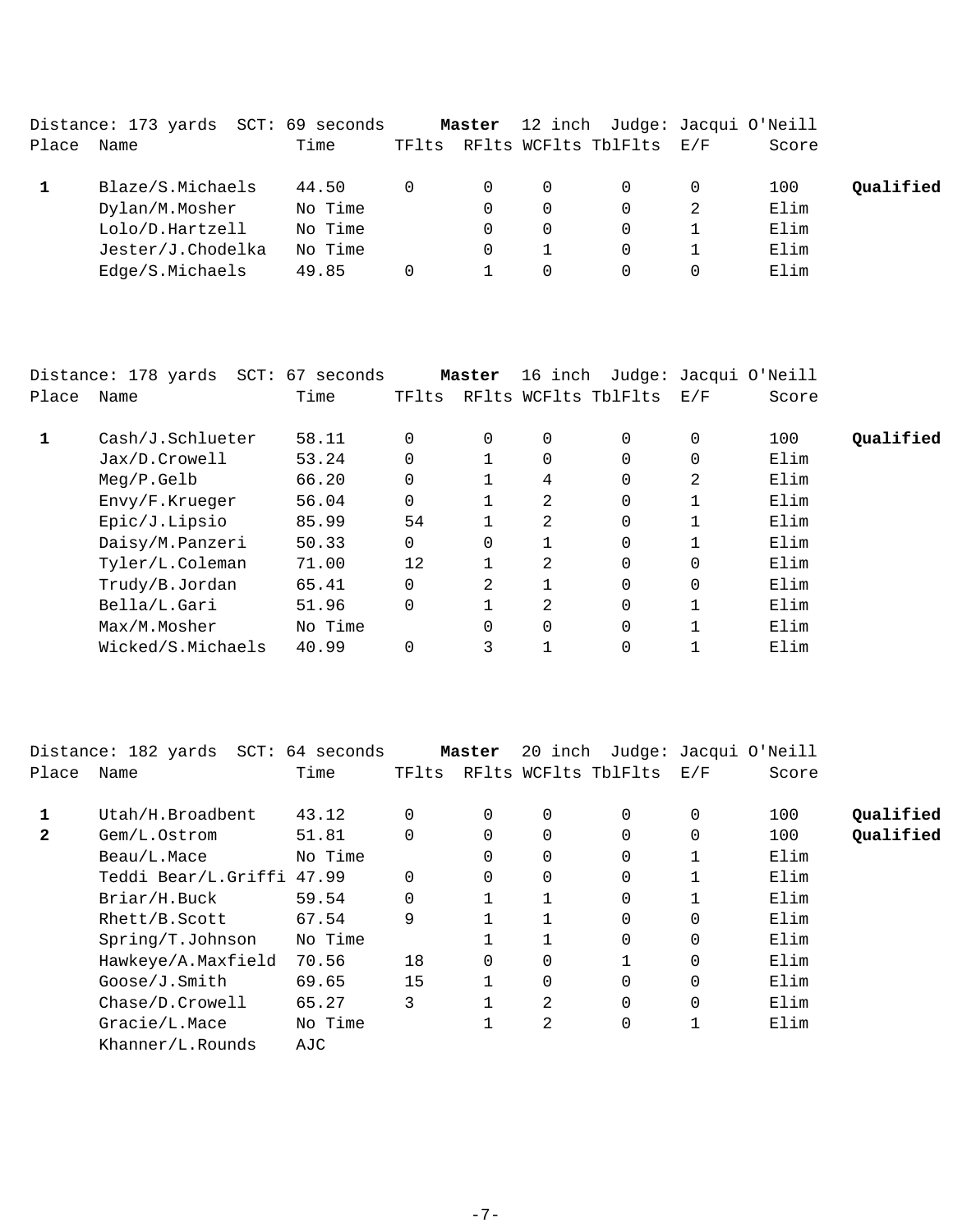|            | Distance: 182 yards SCT: 68 seconds |       |  | Master 24 inch Judge: Jacqui O'Neill    |       |
|------------|-------------------------------------|-------|--|-----------------------------------------|-------|
| Place Name |                                     | Time  |  | TFlts RFlts WCFlts TblFlts E/F          | Score |
|            | Zee/D.Bihner                        | 57.99 |  | $0 \qquad 0 \qquad 1 \qquad 0 \qquad 0$ | Elim  |

 Total Number of Dogs Showing: 32 Total Number of Dogs Absent: 0 Total Number of Dogs Withdrawn: 2 Total Number of Dogs Not Scored: 0 Total Number of Qualifiers: 5 Percent Qualified: 15.6%

Distance: 173 yards SCT: 74 seconds **Excellent Pref** 8 inch Judge: Jacqui O'Neill Place Name Time TFlts RFlts WCFlts TblFlts E/F Score Spike/S.Scott No Time 2 3 0 2 Elim

|            | Distance: 178 yards SCT: 72 seconds |      | <b>Excellent Pref</b> 12 inch Judge: Jacqui O'Neill |  |       |  |
|------------|-------------------------------------|------|-----------------------------------------------------|--|-------|--|
| Place Name |                                     | Time | TFlts RFlts WCFlts TblFlts E/F                      |  | Score |  |
|            | Darth/L.Fain-Schult 63.96           |      | $0 \qquad 1 \qquad 0 \qquad 0 \qquad 1$             |  | Elim  |  |

|            |              | Distance: 182 yards SCT: 69 seconds |        | <b>Excellent Pref</b> 16 inch Judge: Jacqui O'Neill |       |  |
|------------|--------------|-------------------------------------|--------|-----------------------------------------------------|-------|--|
| Place Name |              | Time                                |        | TFlts RFlts WCFlts TblFlts E/F                      | Score |  |
|            | Bo/L.Schaber | No Time                             | $\cap$ | $\begin{matrix} 0 & 0 & 1 \end{matrix}$             | Elim  |  |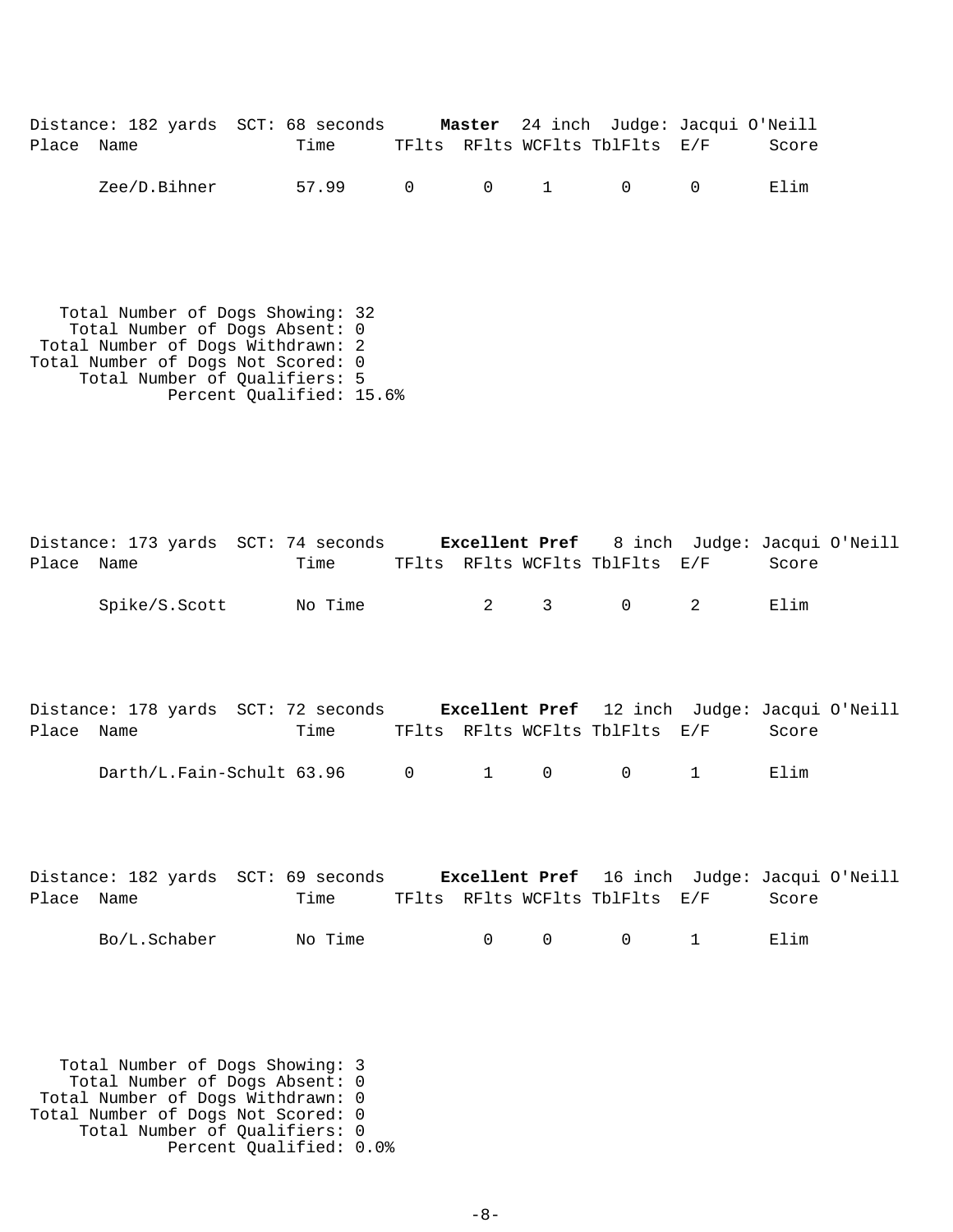|            | Distance: 173 yards SCT: 79 seconds Master Pref 4 inch Judge: Jacqui O'Neill |        |                |  |                                |       |
|------------|------------------------------------------------------------------------------|--------|----------------|--|--------------------------------|-------|
| Place Name |                                                                              | Time   |                |  | TFlts RFlts WCFlts TblFlts E/F | Score |
|            | Coco/R.Stille                                                                | 144.08 |                |  | 195 2 1 0 2                    | Elim  |
|            | Maddie/M.Rulli                                                               | 74.93  | $\overline{0}$ |  | $0 \qquad 1 \qquad 0 \qquad 0$ | Elim  |
|            |                                                                              |        |                |  |                                |       |
|            |                                                                              |        |                |  |                                |       |

|            | Distance: 173 yards SCT: 74 seconds |         |          |               |          |                                | <b>Master Pref</b> 8 inch Judge: Jacqui O'Neill |           |
|------------|-------------------------------------|---------|----------|---------------|----------|--------------------------------|-------------------------------------------------|-----------|
| Place Name |                                     | Time    |          |               |          | TFlts RFlts WCFlts TblFlts E/F | Score                                           |           |
|            | Razzle/L.Larsen                     | 60.53   | $\Omega$ | $\Omega$      | $\Omega$ | $\Omega$                       | 100                                             | Oualified |
|            | Ray/J.Chodelka                      | No Time |          |               | $\Omega$ |                                | Elim                                            |           |
|            | Gauge/L.Glick                       | 73.82   | $\Omega$ | $\mathcal{R}$ |          |                                | Elim                                            |           |

|              | Distance: 178 yards SCT: 72 seconds |       |       | Master Pref |          | 12 inch                  |             | Judge: Jacqui O'Neill |           |
|--------------|-------------------------------------|-------|-------|-------------|----------|--------------------------|-------------|-----------------------|-----------|
| Place        | Name                                | Time  | TFlts |             |          | RFlts WCFlts TblFlts E/F |             | Score                 |           |
|              | Blue/P.McBride                      | 55.00 |       | 0           | $\Omega$ | 0                        | 0           | 100                   | Qualified |
| $\mathbf{2}$ | Kaylee/T.Colbert                    | 66.00 |       | 0           | $\Omega$ | 0                        | $\mathbf 0$ | 100                   | Qualified |
|              | Paddi/L.Griffin-Kel 69.13           |       |       | 2           | 2        | 0                        | 2           | Elim                  |           |
|              | Echo/J.Killeen                      | 74.40 | 6     | $\Omega$    |          | 0                        | $\Omega$    | Elim                  |           |
|              | Victoria/M.Hissam                   | 60.47 |       |             | $\Omega$ | 0                        |             | Elim                  |           |
|              | Jessie/K.Jones                      | 67.42 |       | 4           | 2        | 0                        | 2           | Elim                  |           |
|              | Breeze/L.Calci                      | 77.10 | 15    | 2           | 2        | 0                        | 2           | Elim                  |           |
|              |                                     |       |       |             |          |                          |             |                       |           |

|       |                | Distance: 182 yards SCT: 69 seconds |              |          |          |                          | Master Pref 16 inch Judge: Jacqui O'Neill |           |
|-------|----------------|-------------------------------------|--------------|----------|----------|--------------------------|-------------------------------------------|-----------|
| Place | Name           | Time                                | TFlts        |          |          | RFlts WCFlts TblFlts E/F | Score                                     |           |
|       | Coqui/L.Wilken | 62.11                               | $\Omega$     | $\Omega$ | 0        | $\Omega$                 | 100                                       | Oualified |
|       | Winnie/J.Smith | 62.65                               | <sup>n</sup> | $\Omega$ | $\Omega$ | $\Omega$                 | Elim                                      |           |
|       | Jett/D.Noonan  | 79.51                               | 30           |          |          | $\Omega$                 | Elim                                      |           |
|       | Katie/L.Wilken | 59.49                               | 0            | $\Omega$ | $\Omega$ | $\Omega$                 | Elim                                      |           |

|              | Distance: 182 yards SCT: 73 seconds |         |  |                                             | <b>Master Pref</b> 20 inch Judge: Jacqui O'Neill |           |
|--------------|-------------------------------------|---------|--|---------------------------------------------|--------------------------------------------------|-----------|
| Place Name   |                                     | Time    |  | TFlts RFlts WCFlts TblFlts E/F              | Score                                            |           |
| $\mathbf{1}$ | Rex/V.Bridgham                      | 59.47 0 |  | $\begin{matrix} 0 & 0 & 0 & 0 \end{matrix}$ | 100                                              | Oualified |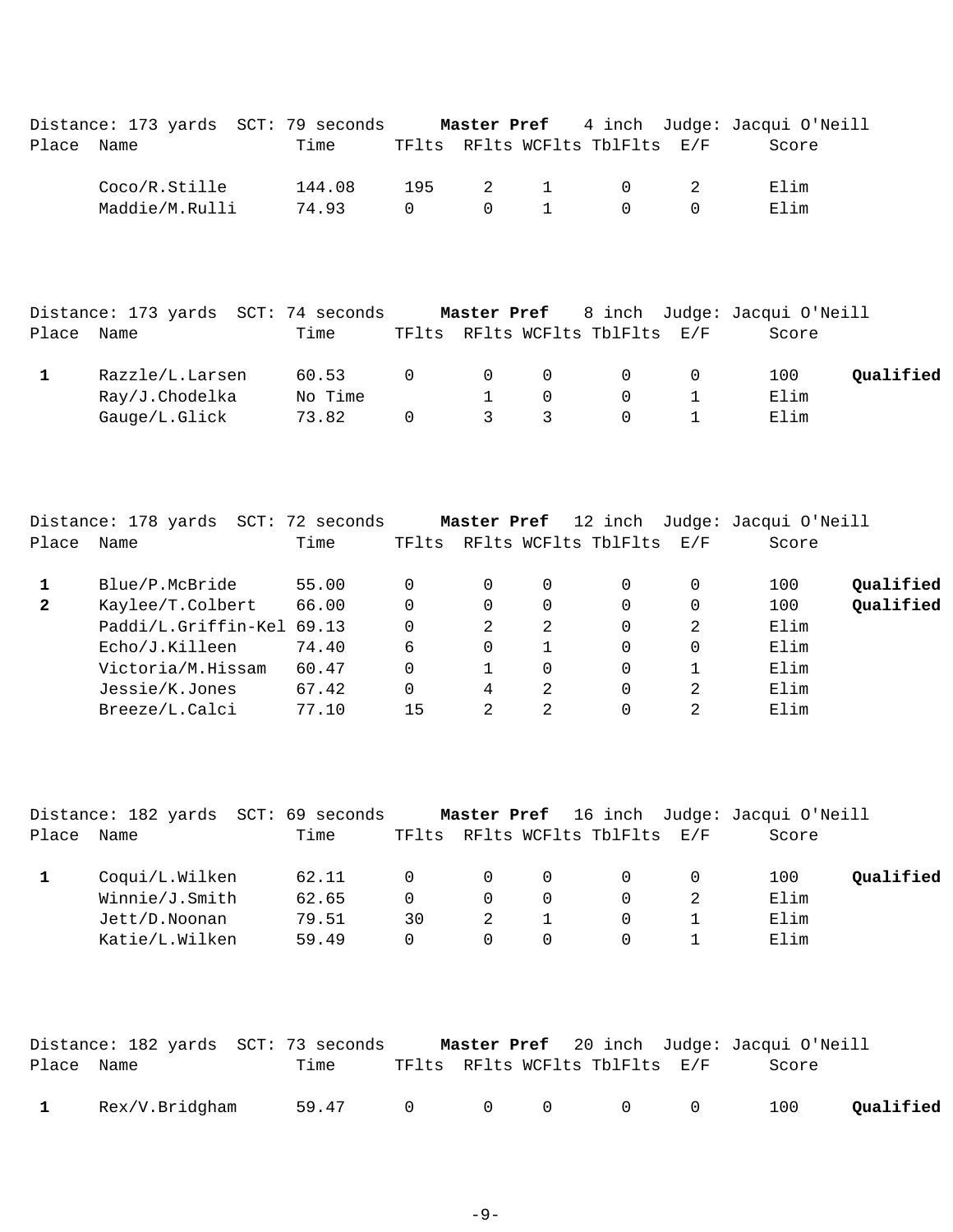|  | Murphy/M.Martin 66.76 |  |  |  |  |  |  |  | 100 Qualified |
|--|-----------------------|--|--|--|--|--|--|--|---------------|
|--|-----------------------|--|--|--|--|--|--|--|---------------|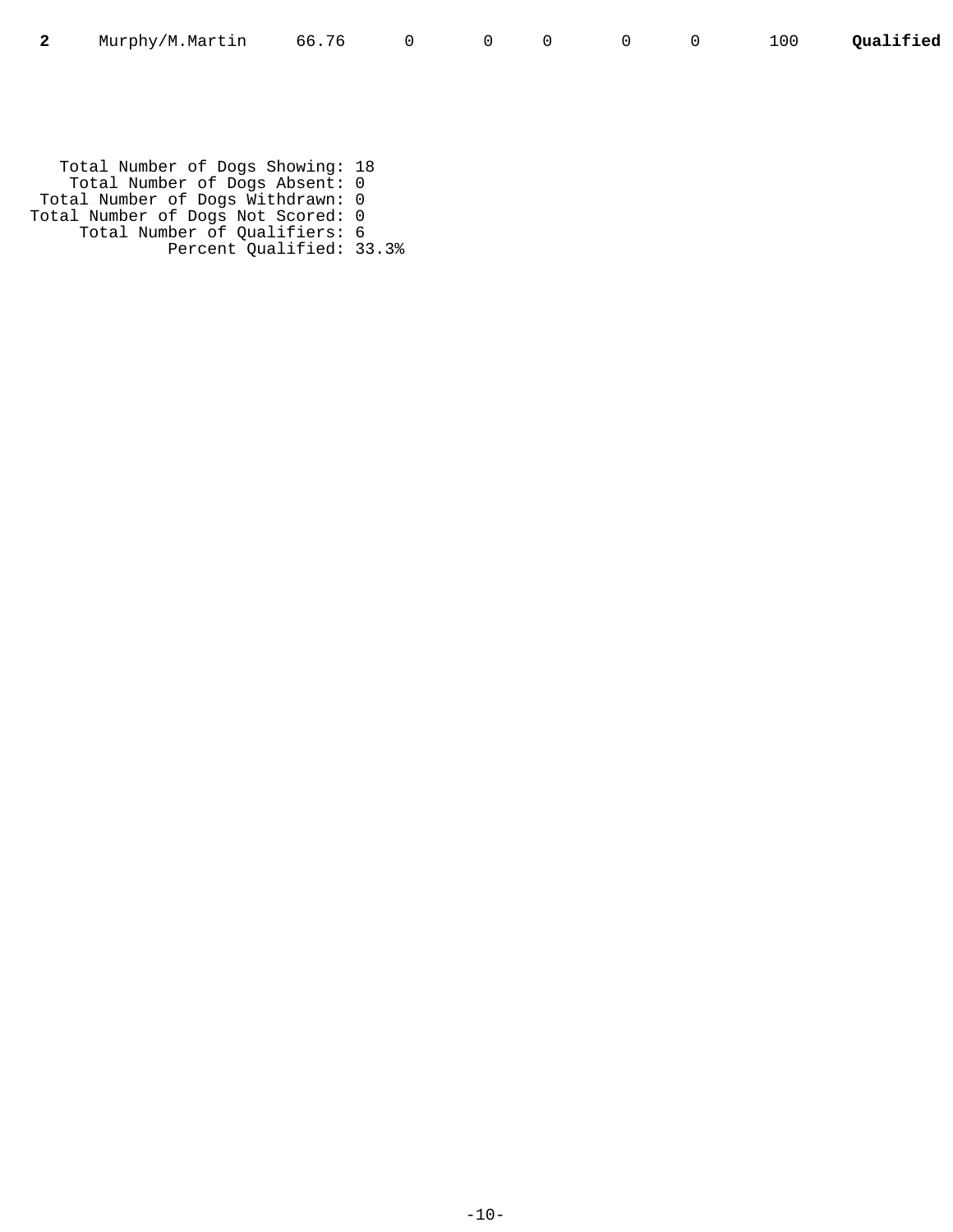# **Friday, April 15, 2022 Tampa Bay Area Shetland Sheepdog Club, Inc. Open Standard**

| Place | Distance: 152 yards SCT: 70 seconds<br>Name                                     | Time                     |                           |                                   | TFlts RFlts WCFlts TblFlts E/F      |                                            |                                                 | Open 12 inch Judge: Jacqui O'Neill<br>Score |
|-------|---------------------------------------------------------------------------------|--------------------------|---------------------------|-----------------------------------|-------------------------------------|--------------------------------------------|-------------------------------------------------|---------------------------------------------|
|       | Sparki/L.Castillo                                                               | 61.19                    | $\Omega$                  | 2                                 | $\Omega$                            | $\mathbf{1}$                               | $\Omega$                                        | Elim                                        |
| Place | Distance: 158 yards SCT: 68 seconds Open<br>Name                                | Time                     |                           |                                   | TFlts RFlts WCFlts TblFlts          |                                            | E/F                                             | 16 inch Judge: Jacqui O'Neill<br>Score      |
|       | Lively/D.Connelly 66.41<br>Maybelline/P.Burch No Time<br>Lilly/L.Gari           | 46.08                    | 0<br>$\Omega$             | $\mathbf{1}$<br>4<br>$\mathbf{1}$ | 0<br>$\mathbf{1}$<br>$\mathfrak{D}$ | $\mathbf 0$<br>$\mathbf 0$<br>$\mathbf{1}$ | $\mathbf 1$<br>$\mathfrak{Z}$<br>$\mathfrak{D}$ | Elim<br>Elim<br>Elim                        |
| Place | Distance: 164 yards SCT: 67 seconds Open<br>Name                                | Time                     |                           |                                   | TFlts RFlts WCFlts TblFlts          |                                            | E/F                                             | 20 inch Judge: Jacqui O'Neill<br>Score      |
|       | Misty/P.Yadon<br>Remy/S.Funk<br>LuccaME/D.McKnight- 80.17<br>Ryker/S.Goetzinger | 68.90<br>68.71<br>Absent | 2<br>$\overline{a}$<br>26 | $\mathbf{1}$<br>$\mathbf{1}$<br>3 | 0<br>2<br>$\mathfrak{D}$            | $\mathbf 0$<br>$\mathbf 0$<br>$\Omega$     | $\mathbf 1$<br>$\mathbf 1$<br>$\mathfrak{D}$    | Elim<br>Elim<br>Elim                        |

| Total Number of Dogs Showing: 7    |  |
|------------------------------------|--|
| Total Number of Dogs Absent: 1     |  |
| Total Number of Dogs Withdrawn: 0  |  |
| Total Number of Dogs Not Scored: 0 |  |
| Total Number of Qualifiers: 0      |  |
| Percent Qualified: 0.0%            |  |

|            | Distance: 158 yards SCT: 73 seconds |  |         |  |        |           |                                |                                        | Open Pref 12 inch Judge: Jacqui O'Neill |
|------------|-------------------------------------|--|---------|--|--------|-----------|--------------------------------|----------------------------------------|-----------------------------------------|
| Place Name |                                     |  | Time    |  |        |           | TFlts RFlts WCFlts TblFlts E/F |                                        | Score                                   |
|            | Flurry/K.Lucey                      |  | No Time |  | $\cap$ | $\bigcap$ |                                | $\begin{array}{ccc} 0 & 1 \end{array}$ | Elim                                    |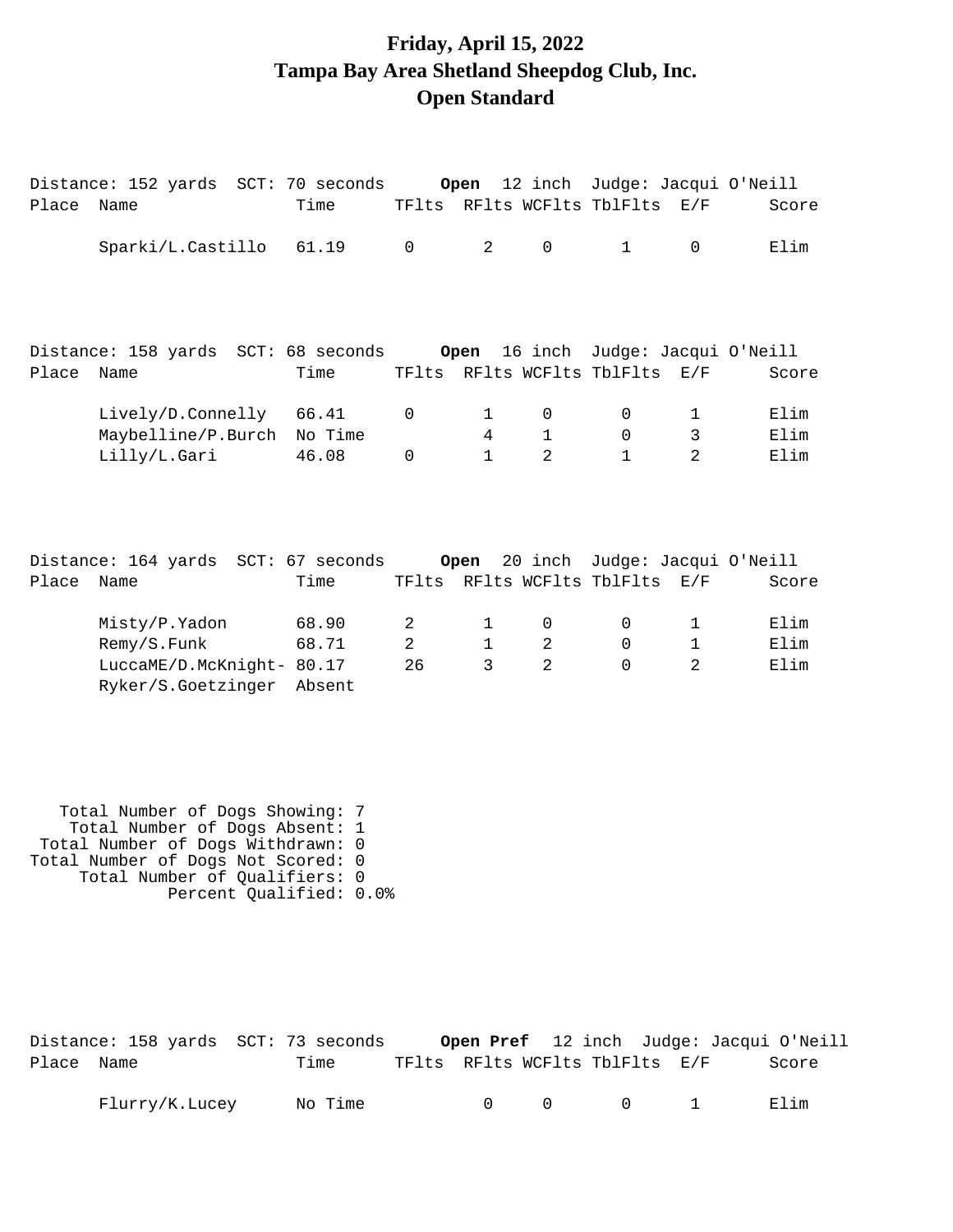|            | Distance: 164 yards SCT: 72 seconds |         |                |                  |   |                                | <b>Open Pref</b> 16 inch Judge: Jacqui O'Neill |       |
|------------|-------------------------------------|---------|----------------|------------------|---|--------------------------------|------------------------------------------------|-------|
| Place Name |                                     | Time    |                |                  |   | TFlts RFlts WCFlts TblFlts E/F |                                                | Score |
|            | Dash/S.Ritch                        | 68.79   | $\overline{0}$ | $\overline{3}$ 0 |   | 0                              | 3                                              | Elim  |
| Place Name | Distance: 164 yards SCT: 74 seconds | Time    |                |                  |   | TFlts RFlts WCFlts TblFlts E/F | <b>Open Pref</b> 20 inch Judge: Jacqui O'Neill | Score |
|            | Cowboy/J.Smith                      | No Time |                | 2                | 0 | 0                              | 2                                              | Elim  |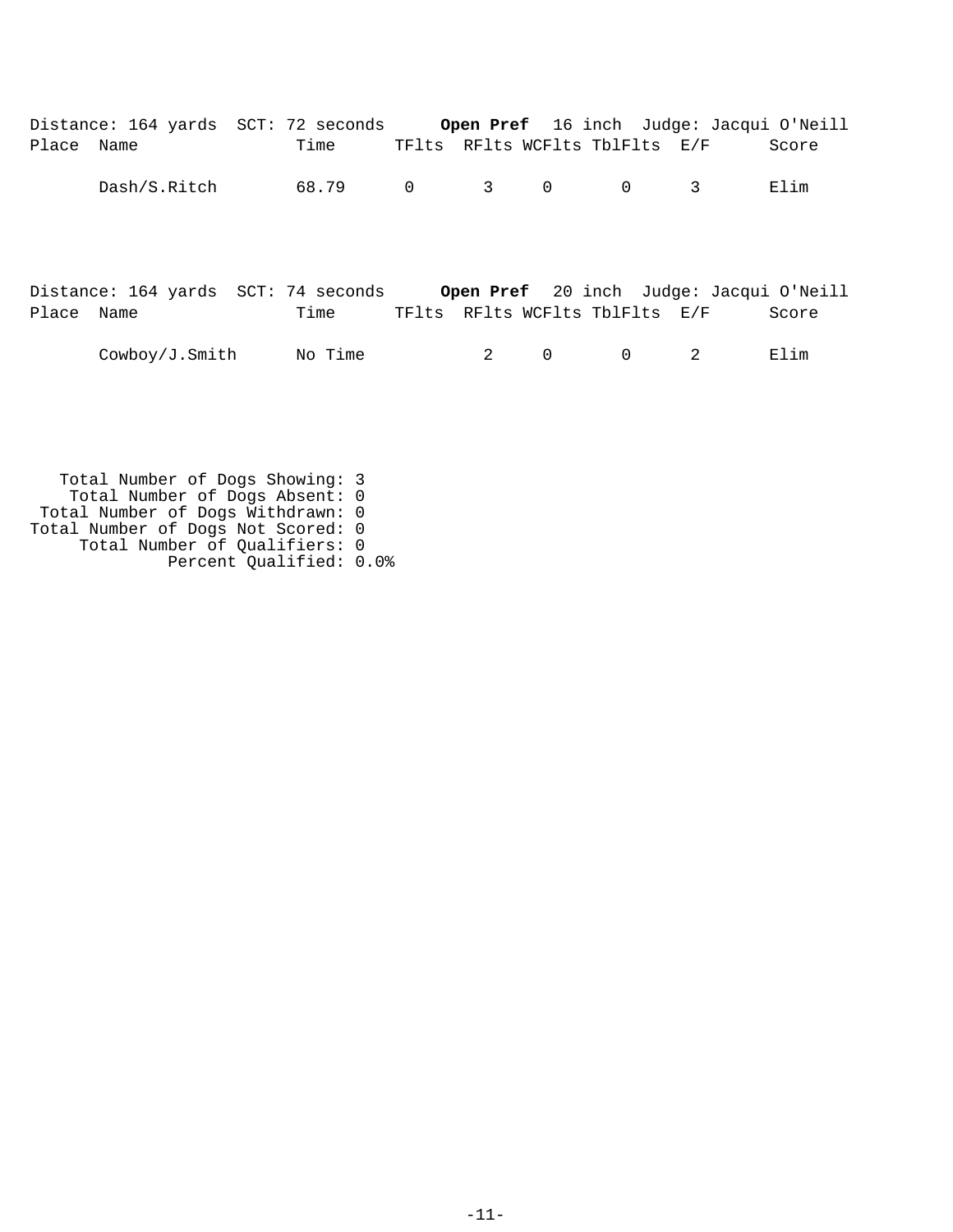## **Friday, April 15, 2022 Tampa Bay Area Shetland Sheepdog Club, Inc. Novice Standard**

| Place Name   | Distance: 136 yards SCT: 79 seconds Novice B 8 inch Judge: Jacqui O'Neill                              | Time             |                     | TFlts RFlts WCFlts TblFlts E/F             |                     |                  |                                        | Score        |           |
|--------------|--------------------------------------------------------------------------------------------------------|------------------|---------------------|--------------------------------------------|---------------------|------------------|----------------------------------------|--------------|-----------|
| $\mathbf{1}$ | Oliver/T.Sharpe<br>Maizie/S.Terry                                                                      | 67.48<br>65.69   | 0<br>$\Omega$       | $\mathbf 1$<br>5                           | 1<br>$\mathbf 0$    | 0<br>$\Omega$    | 0<br>$\Omega$                          | 90<br>Elim   | Qualified |
| Place Name   | Distance: 136 yards SCT: 73 seconds Novice B 12 inch Judge: Jacqui O'Neill                             | Time             |                     | TFlts RFlts WCFlts TblFlts E/F             |                     |                  |                                        | Score        |           |
| $\mathbf{1}$ | Tonka/C.Little<br>Mika/J.Skinner                                                                       | 58.90<br>Absent  | $\mathsf{O}\xspace$ | $\mathbf{1}$                               | $\mathsf{O}\xspace$ | $\mathsf{O}$     | $\mathbf 0$                            | 95           | Qualified |
| Place Name   | Distance: 138 yards SCT: 69 seconds                                                                    | Time             |                     | Novice B<br>TFlts RFlts WCFlts TblFlts E/F |                     |                  | 16 inch Judge: Jacqui O'Neill          | Score        |           |
|              | Flash/P.Yadon<br>Spring/D.Noonan                                                                       | 47.47<br>No Time | $\mathbf 0$         | $\mathbf 0$<br>$\Omega$                    | 1<br>$\mathbf 0$    | 0<br>$\mathbf 0$ | $\mathbf 1$<br>$\mathbf{1}$            | Elim<br>Elim |           |
| Place Name   | Distance: 139 yards SCT: 67 seconds                                                                    | Time             |                     | TFlts RFlts WCFlts TblFlts E/F             |                     |                  | Novice B 20 inch Judge: Jacqui O'Neill | Score        |           |
|              | Dodger/L.Glick                                                                                         | No Time          |                     | $\overline{a}$                             | $\mathbf{1}$        | $\mathbf{1}$     | $\mathbf 1$                            | Elim         |           |
|              | Total Number of Dogs Showing: 6<br>Total Number of Dogs Absent: 1<br>Total Number of Dogs Withdrawn: 0 |                  |                     |                                            |                     |                  |                                        |              |           |

Total Number of Dogs Not Scored: 0 Total Number of Qualifiers: 2

Percent Qualified: 33.3%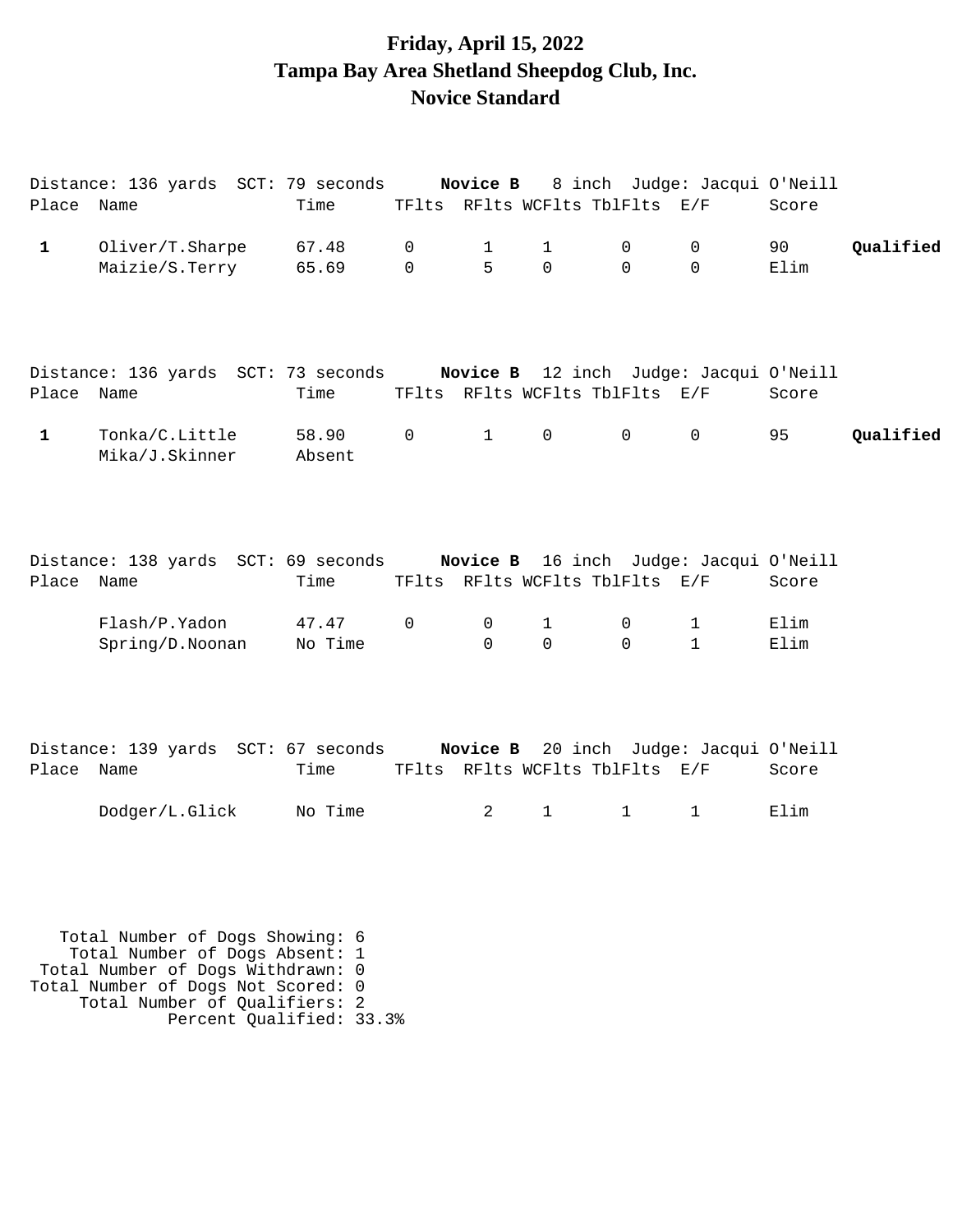|            |                | Distance: 139 yards SCT: 72 seconds |  |                                   |                                | <b>Novice Pref</b> 16 inch Judge: Jacqui O'Neill |           |
|------------|----------------|-------------------------------------|--|-----------------------------------|--------------------------------|--------------------------------------------------|-----------|
| Place Name |                | Time                                |  |                                   | TFlts RFlts WCFlts TblFlts E/F | Score                                            |           |
|            | Nyx/A.Ronning  | 40.22                               |  | $\begin{matrix}0&0&0\end{matrix}$ | $\overline{0}$ 0               | 100                                              | Oualified |
|            | Curry/K.Hansen | 81.78                               |  | 2 0                               | $1 \quad 1$                    | Elim                                             |           |
|            |                |                                     |  |                                   |                                |                                                  |           |

|              | Distance: 139 yards SCT: 73 seconds |      |                    |  |                                | Novice Pref 20 inch Judge: Jacqui O'Neill |           |
|--------------|-------------------------------------|------|--------------------|--|--------------------------------|-------------------------------------------|-----------|
| Place Name   |                                     | Time |                    |  | TFlts RFlts WCFlts TblFlts E/F | Score                                     |           |
| $\mathbf{1}$ | Tabz/A.Ronning                      |      | 62.32 0 1 0 0 0 95 |  |                                |                                           | Oualified |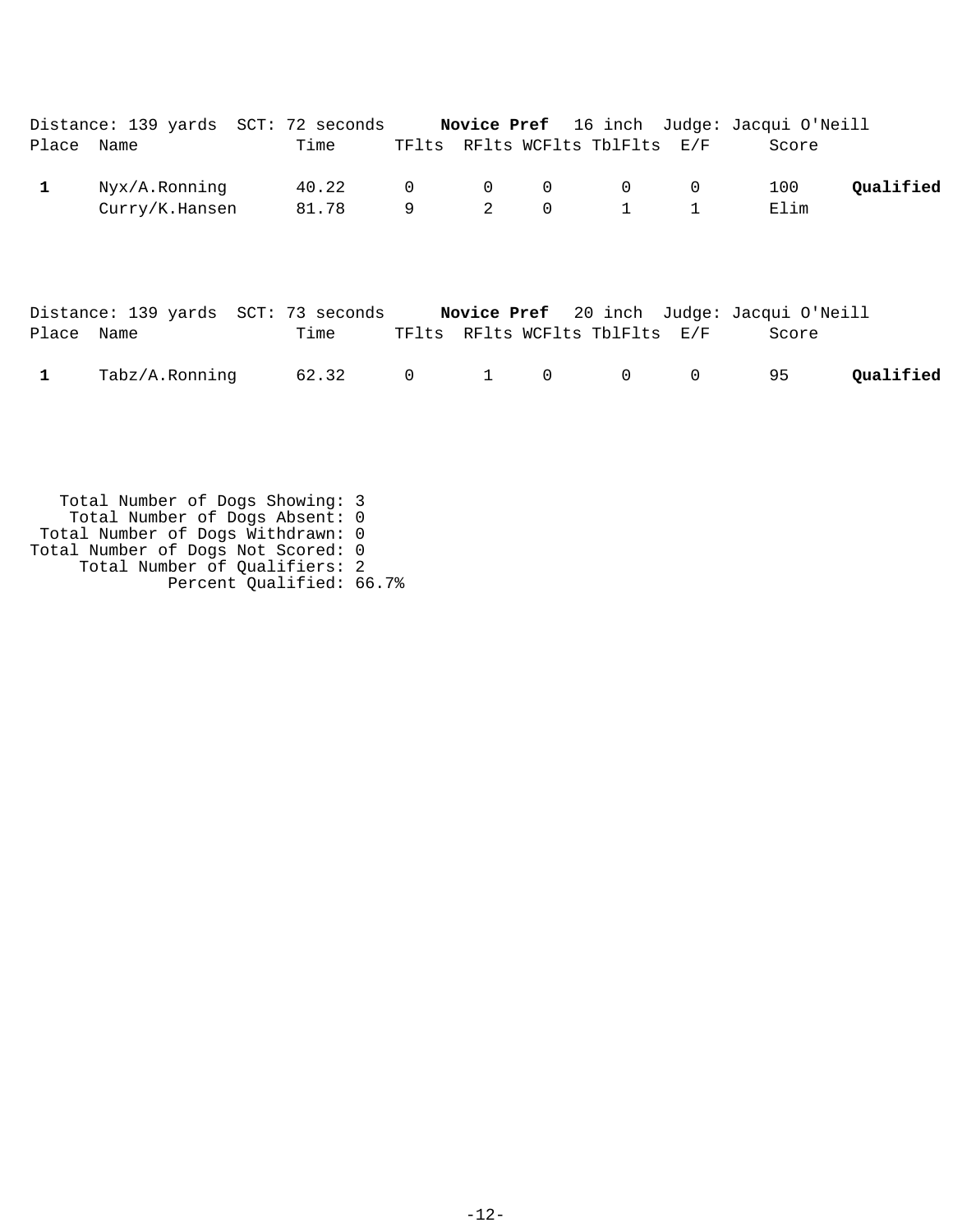### **Friday, April 15, 2022 Tampa Bay Area Shetland Sheepdog Club, Inc. Master/Excellent JWW**

|            | Distance: 173 yards SCT: 46 seconds |       |    |                   |                                | <b>Excellent</b> 20 inch Judge: Jacqui O'Neill |
|------------|-------------------------------------|-------|----|-------------------|--------------------------------|------------------------------------------------|
| Place Name |                                     | Time  |    |                   | TFlts RFlts WCFlts TblFlts E/F | Score                                          |
|            | Hawkeye/A.Maxfield 61.47            |       | 45 | $\Omega$ $\Omega$ | $\Omega$                       | 55.                                            |
|            | Remy/S.Funk                         | 56.86 | 30 | 2 1               | $\Omega$                       | F. lim                                         |

|       | Distance: 159 yards SCT: 52 seconds |       |          | Master   |          | 8 inch Judge: Jacqui O'Neill |       |           |
|-------|-------------------------------------|-------|----------|----------|----------|------------------------------|-------|-----------|
| Place | Name                                | Time  | TFlts    |          |          | RFlts WCFlts TblFlts E/F     | Score |           |
|       | Buff/S.Michaels                     | 31.84 | $\Omega$ | 0        | $\Omega$ |                              | 100   | Oualified |
|       | Moka/M.Douglas                      | 34.54 | $\Omega$ | $\Omega$ | $\Omega$ |                              | 100   | Qualified |
|       | Bindi/R.Stille                      | 38.51 | $\Omega$ | $\Omega$ | $\Omega$ |                              | 100   | Qualified |
|       | Winston/T.Crumpler                  | 41.35 | $\Omega$ | $\Omega$ |          |                              | Elim  |           |

|              | Distance: 159 yards SCT: 49 seconds |        |       | Master   | 12 inch Judge: Jacqui O'Neill |       |           |
|--------------|-------------------------------------|--------|-------|----------|-------------------------------|-------|-----------|
| Place        | Name                                | Time   | TFlts |          | RFlts WCFlts TblFlts E/F      | Score |           |
|              | Blaze/S.Michaels                    | 31.69  |       | $\Omega$ |                               | 100   | Oualified |
| $\mathbf{2}$ | Jester/J.Chodelka                   | 33.88  | 0     | 0        |                               | 100   | Qualified |
|              | Dylan/M.Mosher                      | 33.12  | 0     |          |                               | Elim  |           |
|              | Lolo/D.Hartzell                     | 40.97  | 0     |          |                               | Elim  |           |
|              | Edge/S.Michaels                     | Absent |       |          |                               |       |           |

|              |              | Distance: 166 yards SCT: 47 seconds |  | <b>Master</b> 16 inch Judge: Jacqui O'Neill |       |           |
|--------------|--------------|-------------------------------------|--|---------------------------------------------|-------|-----------|
| Place Name   |              | Time                                |  | TFlts RFlts WCFlts TblFlts E/F              | Score |           |
| $\mathbf{1}$ | Bella/L.Gari | 29.00 0                             |  | $\begin{matrix} 0 & 0 & 0 & 0 \end{matrix}$ | 100   | Qualified |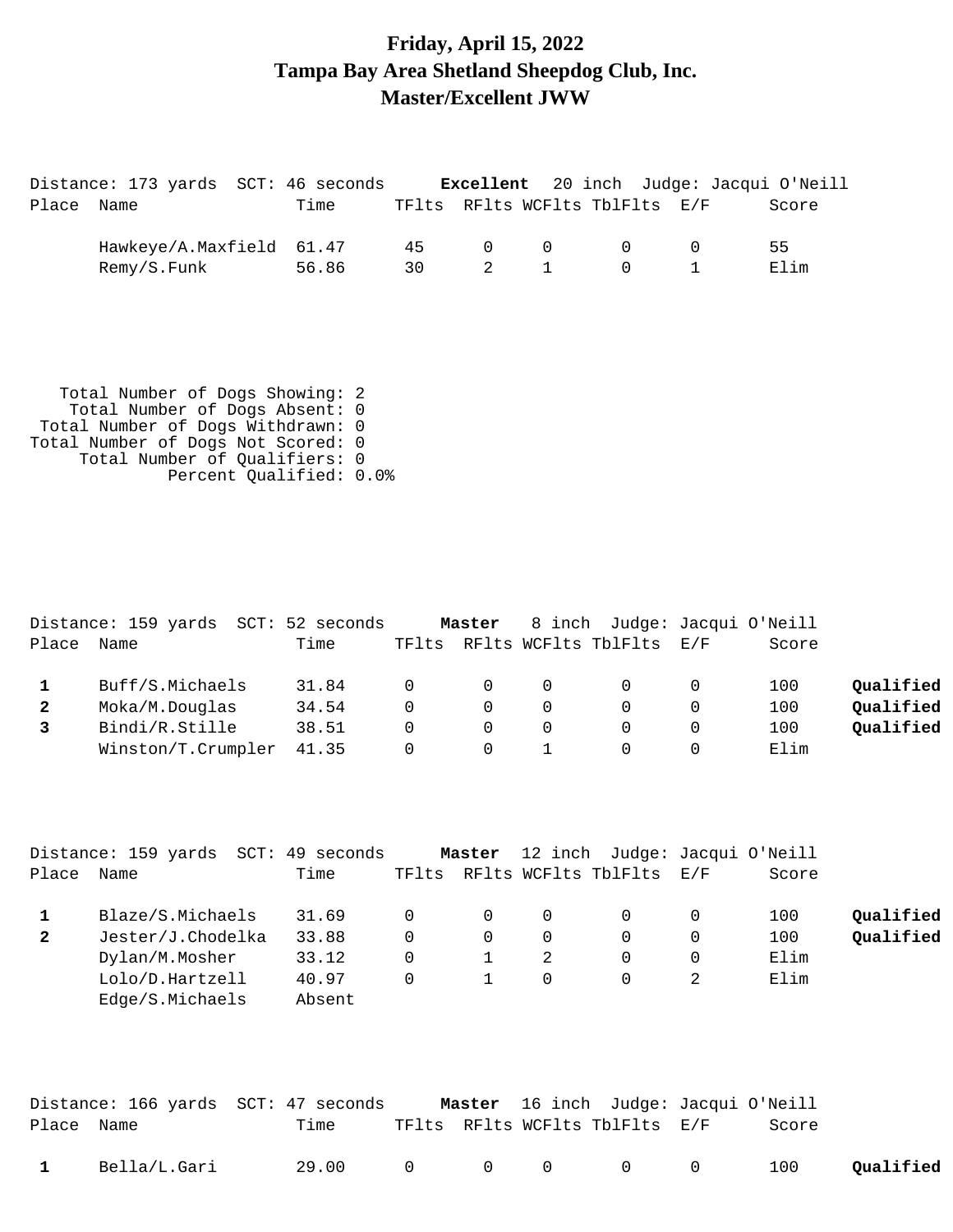| $\mathbf{2}$ | Max/M.Mosher      | 30.99   |    | $\Omega$ | 0 | 0 | 0            | 100  | Oualified |
|--------------|-------------------|---------|----|----------|---|---|--------------|------|-----------|
| 3            | Daisy/M.Panzeri   | 32.37   |    | 0        | 0 | 0 | 0            | 100  | Qualified |
| 4            | Envy/F.Krueger    | 35.71   |    | $\Omega$ | 0 | 0 | 0            | 100  | Qualified |
|              | Jax/D.Crowell     | 38.85   |    | $\Omega$ |   | 0 |              | Elim |           |
|              | Meq/P.Gelb        | 40.74   |    |          | 2 | 0 |              | Elim |           |
|              | Epic/J.Lipsio     | No Time |    |          | 0 | 0 |              | Elim |           |
|              | Trudy/B.Jordan    | 51.53   | 12 |          |   | 0 | 0            | Elim |           |
|              | Hero/D.Thomason   | 40.99   |    | 2        |   | 0 | $\mathbf{0}$ | Elim |           |
|              | Wicked/S.Michaels | 28.90   |    | $\Omega$ |   | 0 |              | Elim |           |
|              | Cash/J.Schlueter  | 39.61   |    | $\Omega$ | 0 | 0 | $\Omega$     | 100  | Qualified |
|              | Tyler/L.Coleman   | 37.64   |    | 0        | 0 | 0 | 0            | 100  | Oualified |

|       | Distance: 173 yards SCT: 46 seconds |         |          | Master   | 20 inch  |                      |          | Judge: Jacqui O'Neill |           |
|-------|-------------------------------------|---------|----------|----------|----------|----------------------|----------|-----------------------|-----------|
| Place | Name                                | Time    | TFlts    |          |          | RFlts WCFlts TblFlts | E/F      | Score                 |           |
| 1     | Teddi Bear/L.Griffi 34.80           |         | $\Omega$ | $\Omega$ | 0        | $\Omega$             | 0        | 100                   | Qualified |
|       | Beau/L.Mace                         | No Time |          |          |          | 0                    |          | Elim                  |           |
|       | Briar/H.Buck                        | No Time |          | $\Omega$ | 0        | $\Omega$             |          | Elim                  |           |
|       | Rhett/B.Scott                       | 42.08   | $\Omega$ |          | $\Omega$ | $\Omega$             | $\Omega$ | Elim                  |           |
|       | Gem/L.Ostrom                        | 37.21   | $\Omega$ | 2        |          | $\Omega$             | $\Omega$ | Elim                  |           |
|       | Utah/H.Broadbent                    | 27.56   | $\Omega$ |          | 0        | 0                    |          | Elim                  |           |
|       | Spring/T.Johnson                    | No Time |          | 3        |          | $\Omega$             |          | Elim                  |           |
|       | Goose/J.Smith                       | 59.75   | 39       | 3        |          | $\Omega$             |          | Elim                  |           |
|       | Chase/D.Crowell                     | 37.91   | $\Omega$ |          |          | $\Omega$             | $\Omega$ | Elim                  |           |
|       | Gracie/L.Mace                       | 34.60   | 0        |          | 2        | 0                    | 0        | Elim                  |           |
|       | Khanner/L.Rounds                    | AJC     |          |          |          |                      |          |                       |           |

|              |              | Distance: 173 yards SCT: 49 seconds |  | <b>Master</b> 24 inch Judge: Jacqui O'Neill |       |           |
|--------------|--------------|-------------------------------------|--|---------------------------------------------|-------|-----------|
| Place Name   |              | Time                                |  | TFlts RFlts WCFlts TblFlts E/F              | Score |           |
| $\mathbf{1}$ | Zee/D.Bihner | 32.15 0 0 0 0 0                     |  |                                             | 100   | Qualified |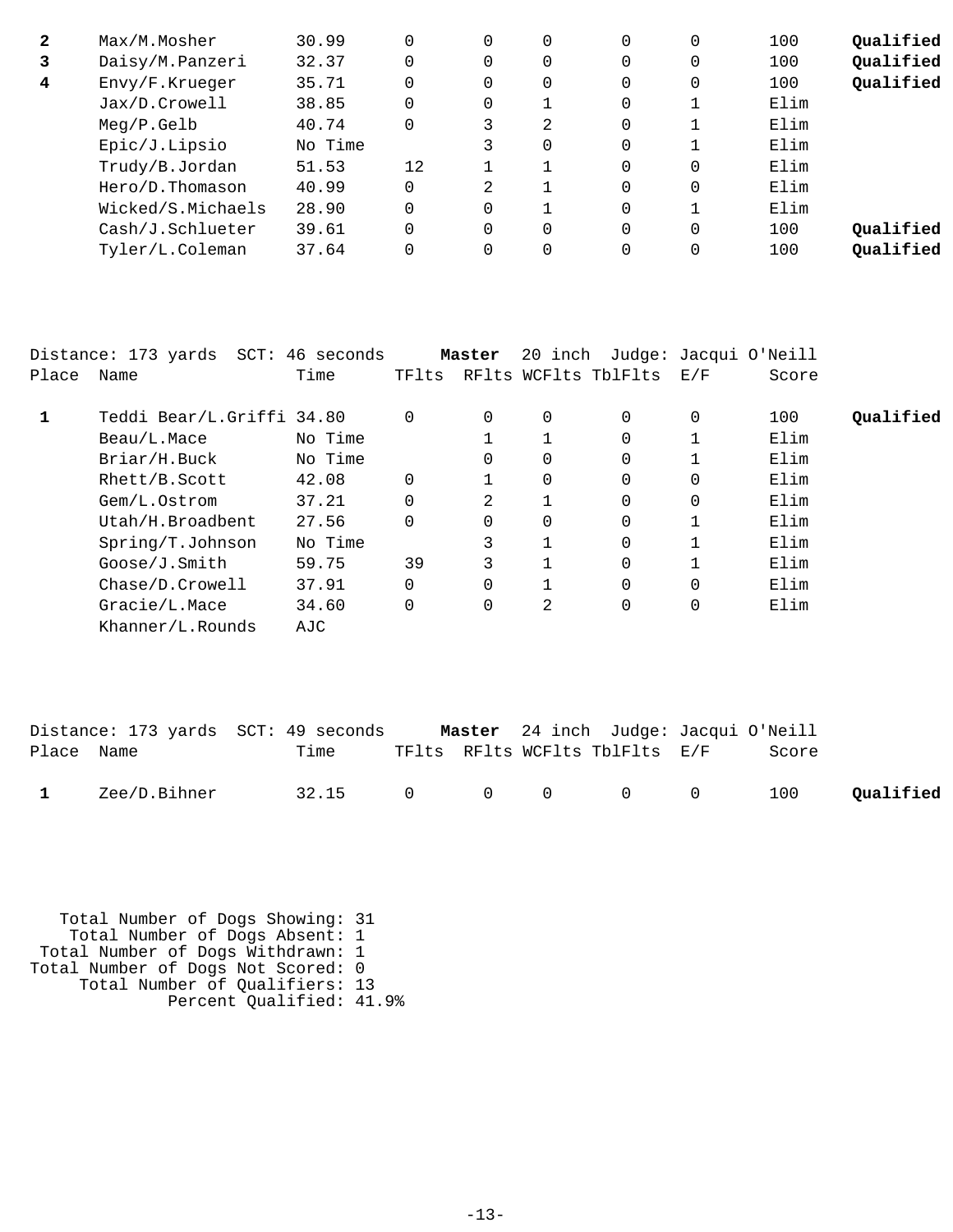| Place Name   | Distance: 159 yards SCT: 54 seconds Excellent Pref                                                                                                                                                       | Time           |                  |                  |                   | TFlts RFlts WCFlts TblFlts E/F | 8 inch Judge: Jacqui O'Neill | Score        |           |
|--------------|----------------------------------------------------------------------------------------------------------------------------------------------------------------------------------------------------------|----------------|------------------|------------------|-------------------|--------------------------------|------------------------------|--------------|-----------|
|              | Spike/S.Scott                                                                                                                                                                                            | 52.21          | $\overline{0}$   | $\overline{a}$   | 0                 | $\mathsf{O}$                   | $\mathsf{O}$                 | Elim         |           |
| Place Name   | Distance: 166 yards SCT: 52 seconds Excellent Pref 12 inch Judge: Jacqui O'Neill                                                                                                                         | Time           |                  |                  |                   | TFlts RFlts WCFlts TblFlts E/F |                              | Score        |           |
|              | Darth/L.Fain-Schult 46.81 0                                                                                                                                                                              |                |                  | $\overline{a}$   | $\mathbf{1}$      | $\overline{0}$                 | $\overline{2}$               | Elim         |           |
| Place Name   | Distance: 173 yards SCT: 51 seconds Excellent Pref 16 inch Judge: Jacqui O'Neill                                                                                                                         | Time           |                  |                  |                   | TFlts RFlts WCFlts TblFlts E/F |                              | Score        |           |
|              | Bo/L.Schaber<br>Dash/S.Ritch                                                                                                                                                                             | 52.46<br>41.84 | 3<br>$\mathbf 0$ | 2<br>$\mathbf 0$ | 0<br>$\mathsf{O}$ | 0<br>$\mathbf 0$               | 0<br>2                       | Elim<br>Elim |           |
|              | Total Number of Dogs Showing: 4<br>Total Number of Dogs Absent: 0<br>Total Number of Dogs Withdrawn: 0<br>Total Number of Dogs Not Scored: 0<br>Total Number of Qualifiers: 0<br>Percent Qualified: 0.0% |                |                  |                  |                   |                                |                              |              |           |
| Place Name   | Distance: 159 yards SCT: 57 seconds Master Pref 4 inch Judge: Jacqui O'Neill                                                                                                                             | Time           |                  |                  |                   | TFlts RFlts WCFlts TblFlts E/F |                              | Score        |           |
| $\mathbf{1}$ | Maddie/M.Rulli<br>Coco/R.Stille                                                                                                                                                                          | 53.12<br>60.57 | $\mathbf 0$<br>9 | 0<br>$\mathbf 0$ | 0<br>$\mathbf 0$  | $\mathsf{O}$<br>$\mathbf 0$    | $\mathsf{O}$<br>$\mathbf 0$  | 100<br>91    | Qualified |

|              |                | Distance: 159 yards SCT: 54 seconds |  |                                | <b>Master Pref</b> 8 inch Judge: Jacqui O'Neill |           |
|--------------|----------------|-------------------------------------|--|--------------------------------|-------------------------------------------------|-----------|
| Place Name   |                | Time                                |  | TFlts RFlts WCFlts TblFlts E/F | Score                                           |           |
| $\mathbf{1}$ | Ray/J.Chodelka | $41.69$ 0 0 0 0 0                   |  |                                | 100                                             | Qualified |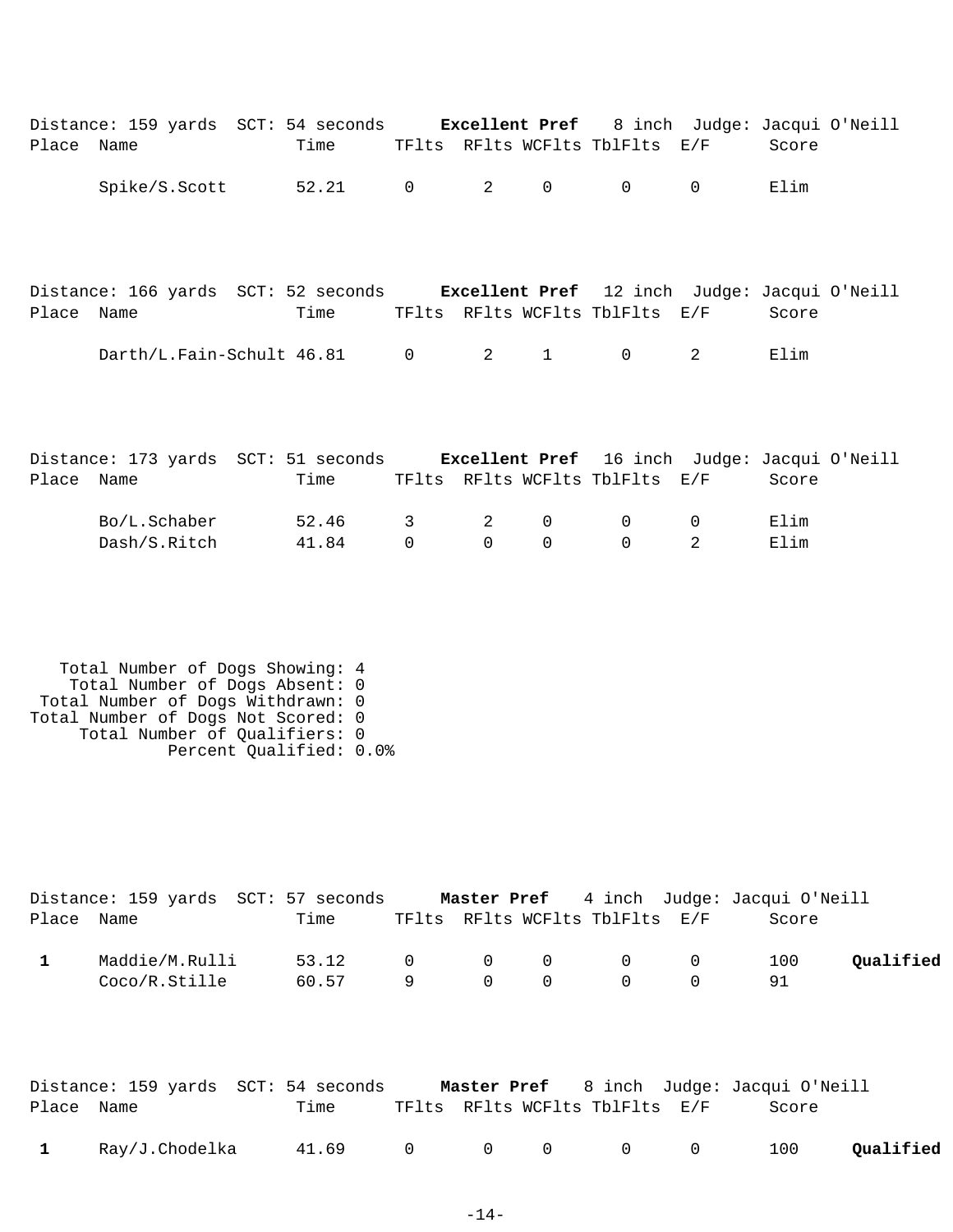|                | Gauge/L.Glick                       | 49.47   | 0        | 2           |          | $\mathbf 0$          | 0           | Elim                  |           |
|----------------|-------------------------------------|---------|----------|-------------|----------|----------------------|-------------|-----------------------|-----------|
|                | Razzle/L.Larsen                     | 47.70   | $\Omega$ |             | 2        | $\Omega$             | $\mathbf 1$ | Elim                  |           |
|                |                                     |         |          |             |          |                      |             |                       |           |
|                |                                     |         |          |             |          |                      |             |                       |           |
|                |                                     |         |          |             |          |                      |             |                       |           |
|                |                                     |         |          |             |          |                      |             |                       |           |
|                | Distance: 166 yards SCT: 52 seconds |         |          | Master Pref |          | 12 inch              |             | Judge: Jacqui O'Neill |           |
| Place          | Name                                | Time    | TFlts    |             |          | RFlts WCFlts TblFlts | E/F         | Score                 |           |
|                |                                     |         |          |             |          |                      |             |                       |           |
| 1              | Victoria/M.Hissam                   | 37.28   | $\Omega$ | $\Omega$    | $\Omega$ | $\Omega$             | $\Omega$    | 100                   | Qualified |
| $\overline{2}$ | Blue/P.McBride                      | 44.11   | $\Omega$ | $\Omega$    | $\Omega$ | $\Omega$             | $\Omega$    | 100                   | Qualified |
| 3              | Echo/J.Killeen                      | 47.08   |          | $\mathbf 0$ | 0        | 0                    | $\mathbf 0$ | 100                   | Qualified |
| 4              | Jessie/K.Jones                      | 48.03   | $\Omega$ | $\Omega$    | $\Omega$ | $\Omega$             | $\Omega$    | 100                   | Qualified |
|                | Paddi/L.Griffin-Kel                 | No Time |          | 9           | 4        | $\Omega$             | 5           | Elim                  |           |
|                | Breeze/L.Calci                      | 59.40   | 21       | $\Omega$    | 2        | 0                    | 1           | Elim                  |           |
|                | Kaylee/T.Colbert                    | 52.26   | $\Omega$ | $\Omega$    | 0        | 0                    | $\Omega$    | 100                   | Oualified |
|                |                                     |         |          |             |          |                      |             |                       |           |

|              | Distance: 173 yards | SCT: 51 seconds |          | Master Pref |          |                          |          | 16 inch Judge: Jacqui O'Neill |           |
|--------------|---------------------|-----------------|----------|-------------|----------|--------------------------|----------|-------------------------------|-----------|
| Place        | Name                | Time            | TFlts    |             |          | RFlts WCFlts TblFlts E/F |          | Score                         |           |
|              | Katie/L.Wilken      | 42.67           | $\Omega$ | $\Omega$    | $\Omega$ |                          |          | 100                           | Qualified |
| $\mathbf{2}$ | Coqui/L.Wilken      | 44.32           |          | $\Omega$    | 0        |                          |          | 100                           | Qualified |
|              | Jett/D.Noonan       | 47.72           |          | $\Omega$    | $\Omega$ |                          |          | 100                           | Qualified |
| 4            | Winnie/J.Smith      | 47.86           |          | $\Omega$    | $\Omega$ |                          | $\Omega$ | 100                           | Qualified |

|            | Distance: 173 yards SCT: 54 seconds |       |               |                |          |                                |                | Master Pref 20 inch Judge: Jacqui O'Neill |           |
|------------|-------------------------------------|-------|---------------|----------------|----------|--------------------------------|----------------|-------------------------------------------|-----------|
| Place Name |                                     | Time  |               |                |          | TFlts RFlts WCFlts TblFlts E/F |                | Score                                     |           |
|            | Rex/V.Bridgham                      | 45.17 | $\Omega$      | $\overline{0}$ | $\Omega$ | $\overline{0}$                 | $\overline{0}$ | 100                                       | Oualified |
|            | Murphy/M.Martin                     | 55.91 | $\mathcal{R}$ | $\overline{0}$ | $\Omega$ | $\Omega$                       |                |                                           |           |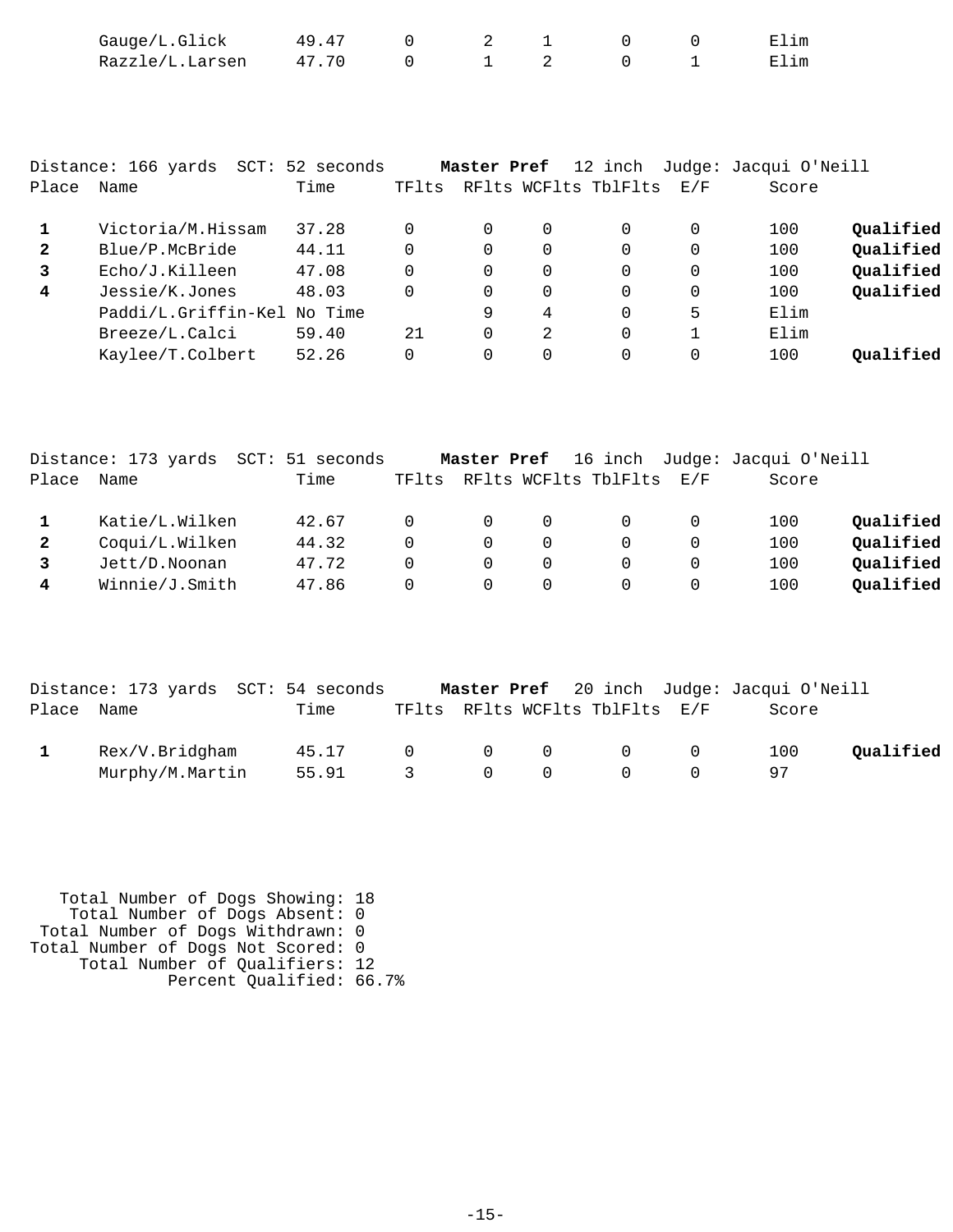## **Friday, April 15, 2022 Tampa Bay Area Shetland Sheepdog Club, Inc. Open JWW**

Distance: 114 yards SCT: 38 seconds **Open** 12 inch Judge: Jacqui O'Neill

| Place                                   | Name                                                                                                                                                                                                      | Time                      | TFlts                     |                                                |                                            | RFlts WCFlts TblFlts                          | E/F                              | Score                                        |                        |
|-----------------------------------------|-----------------------------------------------------------------------------------------------------------------------------------------------------------------------------------------------------------|---------------------------|---------------------------|------------------------------------------------|--------------------------------------------|-----------------------------------------------|----------------------------------|----------------------------------------------|------------------------|
| $\mathbf{1}$<br>$\overline{\mathbf{2}}$ | Neo/J.Schlueter<br>Sparki/L.Castillo<br>Tonka/C.Little                                                                                                                                                    | 29.77<br>38.61<br>48.19   | 0<br>$\overline{0}$<br>20 | $\mathbf{1}$<br>$\mathbf{1}$<br>$\overline{2}$ | 0<br>$\mathbf 0$<br>$\mathbf{1}$           | 0<br>$\Omega$<br>$\Omega$                     | 0<br>$\mathbf 0$<br>2            | 95<br>95<br>Elim                             | Qualified<br>Qualified |
| Place Name                              | Distance: 119 yards SCT: 37 seconds                                                                                                                                                                       | Time                      |                           | Open                                           |                                            | TFlts RFlts WCFlts TblFlts E/F                |                                  | 16 inch Judge: Jacqui O'Neill<br>Score       |                        |
| $\mathbf{1}$                            | Lively/D.Connelly<br>Maybelline/P.Burch<br>Lilly/L.Gari                                                                                                                                                   | 36.91<br>No Time<br>26.96 | 0<br>$\overline{0}$       | 0<br>$\mathsf{3}$<br>$\overline{a}$            | 0<br>$\mathsf{O}\xspace$<br>$\overline{a}$ | 0<br>0<br>$\Omega$                            | 0<br>$\mathbf 1$<br>$\mathbf{1}$ | 100<br>Elim<br>Elim                          | Qualified              |
| Place Name                              | Distance: 123 yards SCT: 35 seconds<br>Misty/P.Yadon<br>Ryker/S.Goetzinger                                                                                                                                | Time<br>48.00<br>Absent   | 26                        | Open<br>$\mathsf{O}\xspace$                    | $\mathbf 0$                                | TFlts RFlts WCFlts TblFlts E/F<br>$\mathbf 0$ | $\mathbf 0$                      | 20 inch Judge: Jacqui O'Neill<br>Score<br>74 |                        |
|                                         | Total Number of Dogs Showing: 7<br>Total Number of Dogs Absent: 1<br>Total Number of Dogs Withdrawn: 0<br>Total Number of Dogs Not Scored: 0<br>Total Number of Qualifiers: 3<br>Percent Qualified: 42.9% |                           |                           |                                                |                                            |                                               |                                  |                                              |                        |

|            | Distance: 119 yards SCT: 42 seconds |       |  |                                                                     | Open Pref 12 inch Judge: Jacqui O'Neill |
|------------|-------------------------------------|-------|--|---------------------------------------------------------------------|-----------------------------------------|
| Place Name |                                     | Time  |  | TFlts RFlts WCFlts TblFlts E/F                                      | Score                                   |
|            | Flurry/K.Lucey                      | 37.11 |  | $0 \qquad \qquad 1 \qquad \qquad 2 \qquad \qquad 0 \qquad \qquad 0$ | Elim                                    |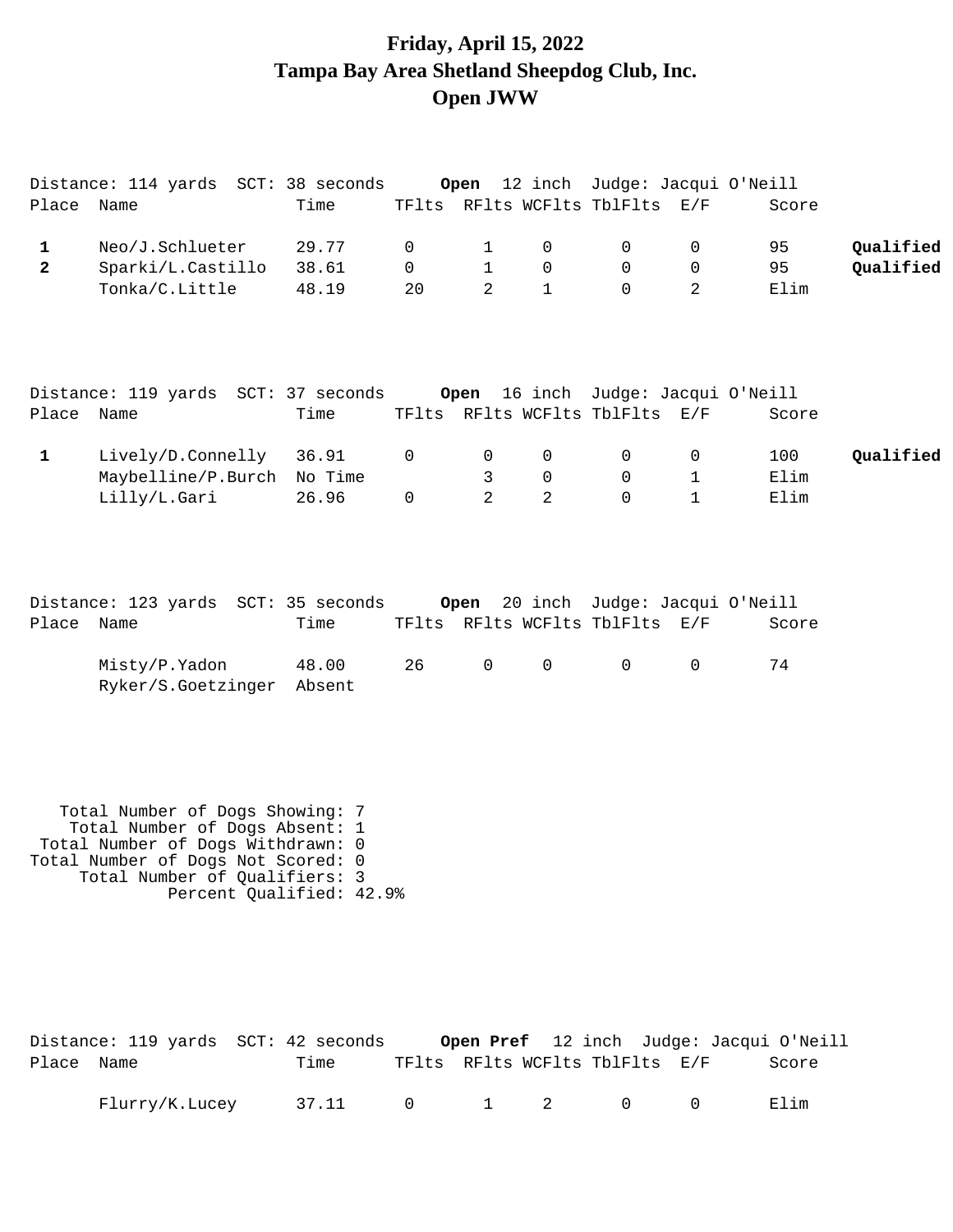| Distance: 123 yards SCT: 40 seconds |      | Open Pref 16 inch Judge: Jacqui O'Neill |  |       |
|-------------------------------------|------|-----------------------------------------|--|-------|
| Place Name                          | Time | TFlts RFlts WCFlts TblFlts E/F          |  | Score |

Suzie/M.DeVane 30.81 0 1 0 0 2 Elim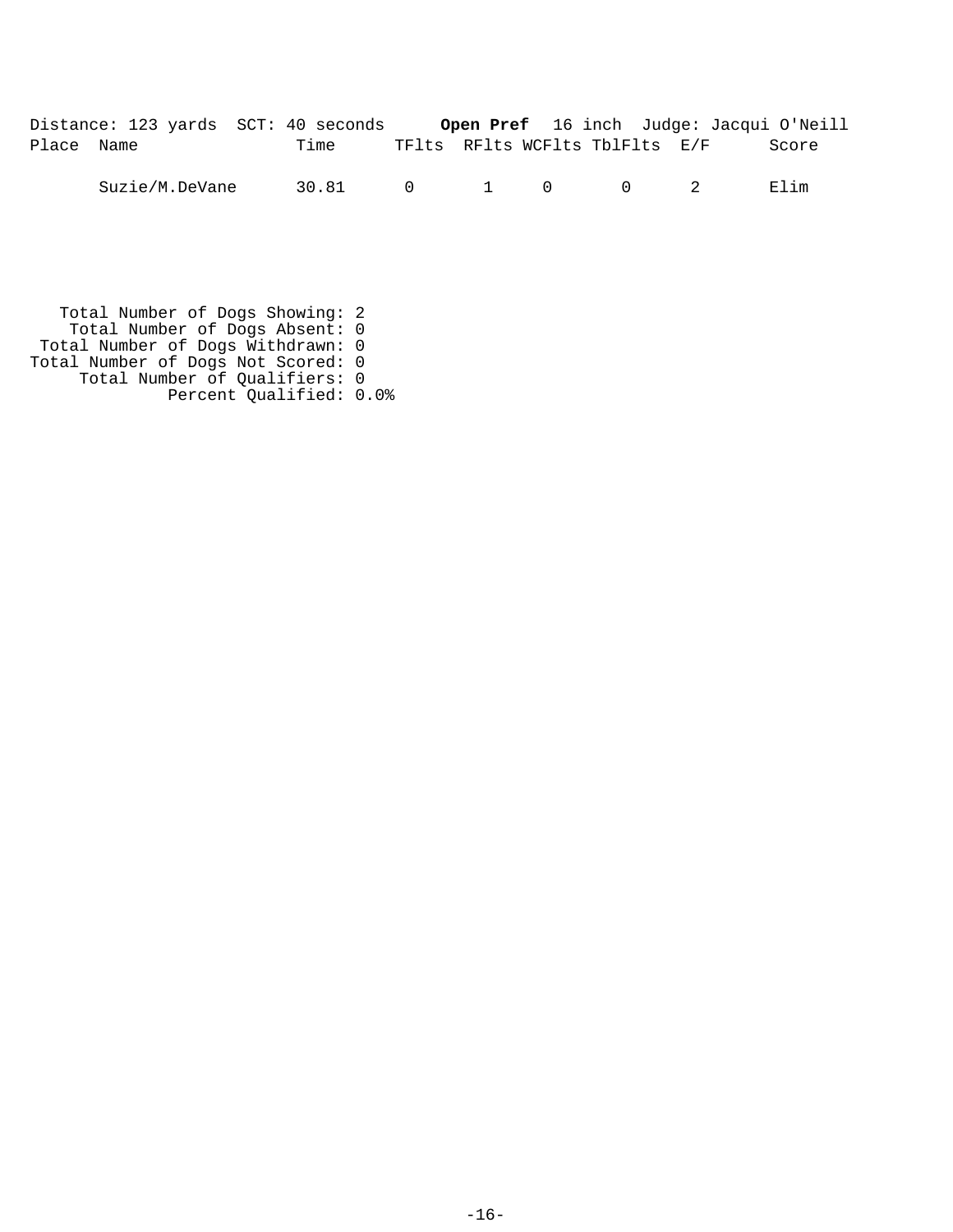### **Friday, April 15, 2022 Tampa Bay Area Shetland Sheepdog Club, Inc. Novice JWW**

| Place Name   | Distance: 102 yards SCT: 44 seconds <b>Novice B</b> 8 inch Judge: Jacqui O'Neill  | Time               |               |                              |                         | TFlts RFlts WCFlts TblFlts E/F |                                | Score        |           |
|--------------|-----------------------------------------------------------------------------------|--------------------|---------------|------------------------------|-------------------------|--------------------------------|--------------------------------|--------------|-----------|
|              | Oliver/T.Sharpe<br>Maizie/S.Terry                                                 | 38.61<br>40.96     | 0<br>$\Omega$ | $\mathbf{1}$<br>$\mathbf{1}$ | $\mathbf{1}$<br>3       | 0<br>$\Omega$                  | 0<br>$\Omega$                  | Elim<br>Elim |           |
| Place Name   | Distance: 102 yards SCT: 41 seconds <b>Novice B</b> 12 inch Judge: Jacqui O'Neill | Time               |               |                              |                         |                                | TFlts RFlts WCFlts TblFlts E/F | Score        |           |
|              | Mika/J.Skinner                                                                    | Absent             |               |                              |                         |                                |                                |              |           |
| Place Name   | Distance: 105 yards SCT: 38 seconds <b>Novice B</b> 16 inch Judge: Jacqui O'Neill | Time               |               |                              |                         |                                | TFlts RFlts WCFlts TblFlts E/F | Score        |           |
| $\mathbf{1}$ | Flash/P.Yadon                                                                     | 49.35              | 11            | 0                            | 0                       | 0                              | 0                              | 89           | Qualified |
|              | Bolt/J.Lipsio<br>Spring/D.Noonan                                                  | No Time<br>No Time |               | 2<br>$\Omega$                | $\mathbf 0$<br>$\Omega$ | $\mathbf 0$<br>$\Omega$        | $\mathbf 1$<br>$\mathbf{1}$    | Elim<br>Elim |           |
| Place Name   | Distance: 108 yards SCT: 36 seconds <b>Novice B</b> 20 inch Judge: Jacqui O'Neill | Time               |               |                              |                         |                                | TFlts RFlts WCFlts TblFlts E/F | Score        |           |
|              | LuccaME/D.McKnight- No Time<br>Dodger/L.Glick                                     | Absent             |               | 3                            | $\mathbf{1}$            | $\overline{0}$                 | $\mathbf{1}$                   | Elim         |           |
|              |                                                                                   |                    |               |                              |                         |                                |                                |              |           |
|              | Total Number of Dogs Showing: 6                                                   |                    |               |                              |                         |                                |                                |              |           |

 Total Number of Dogs Absent: 2 Total Number of Dogs Withdrawn: 0 Total Number of Dogs Not Scored: 0 Total Number of Qualifiers: 1 Percent Qualified: 16.7%